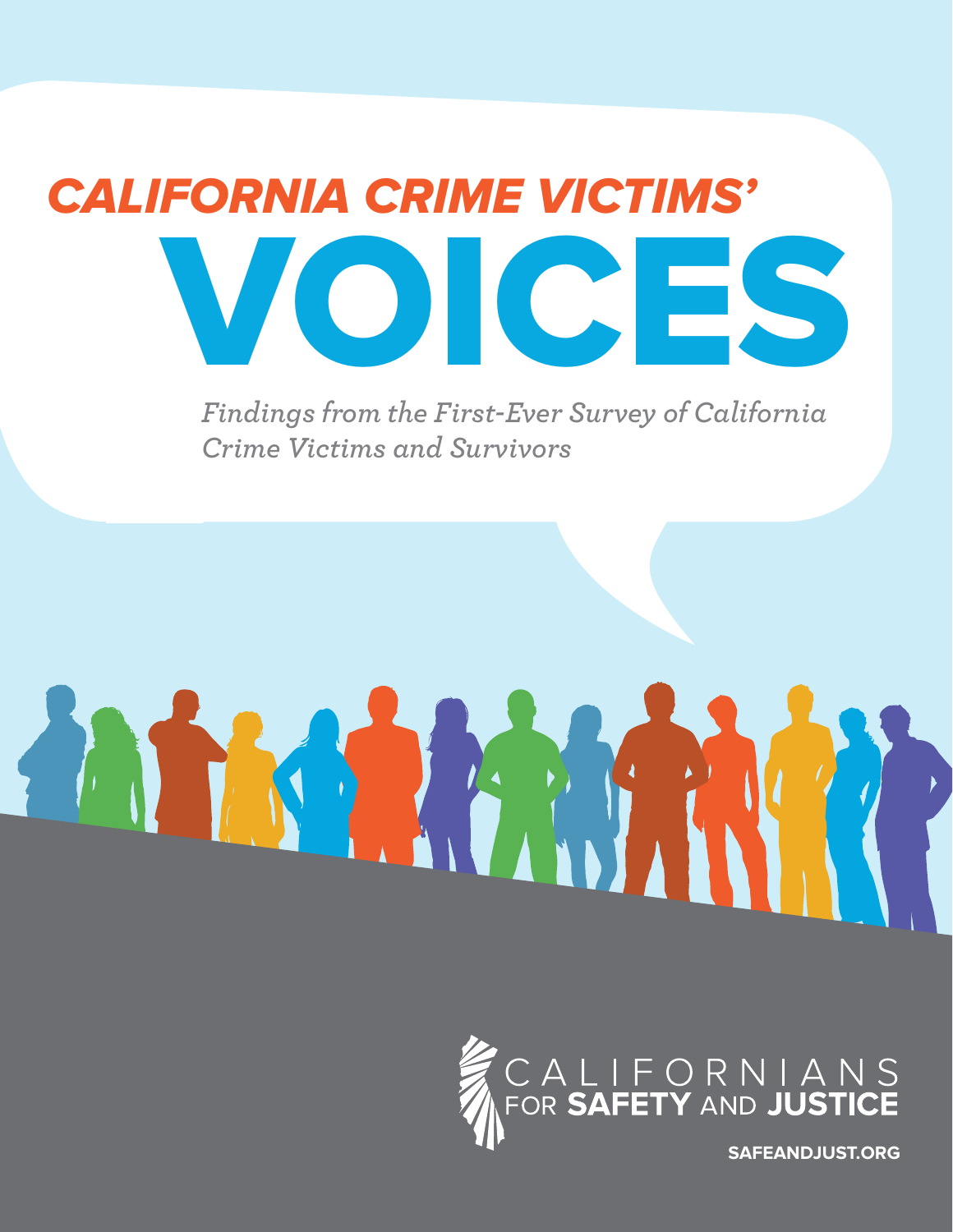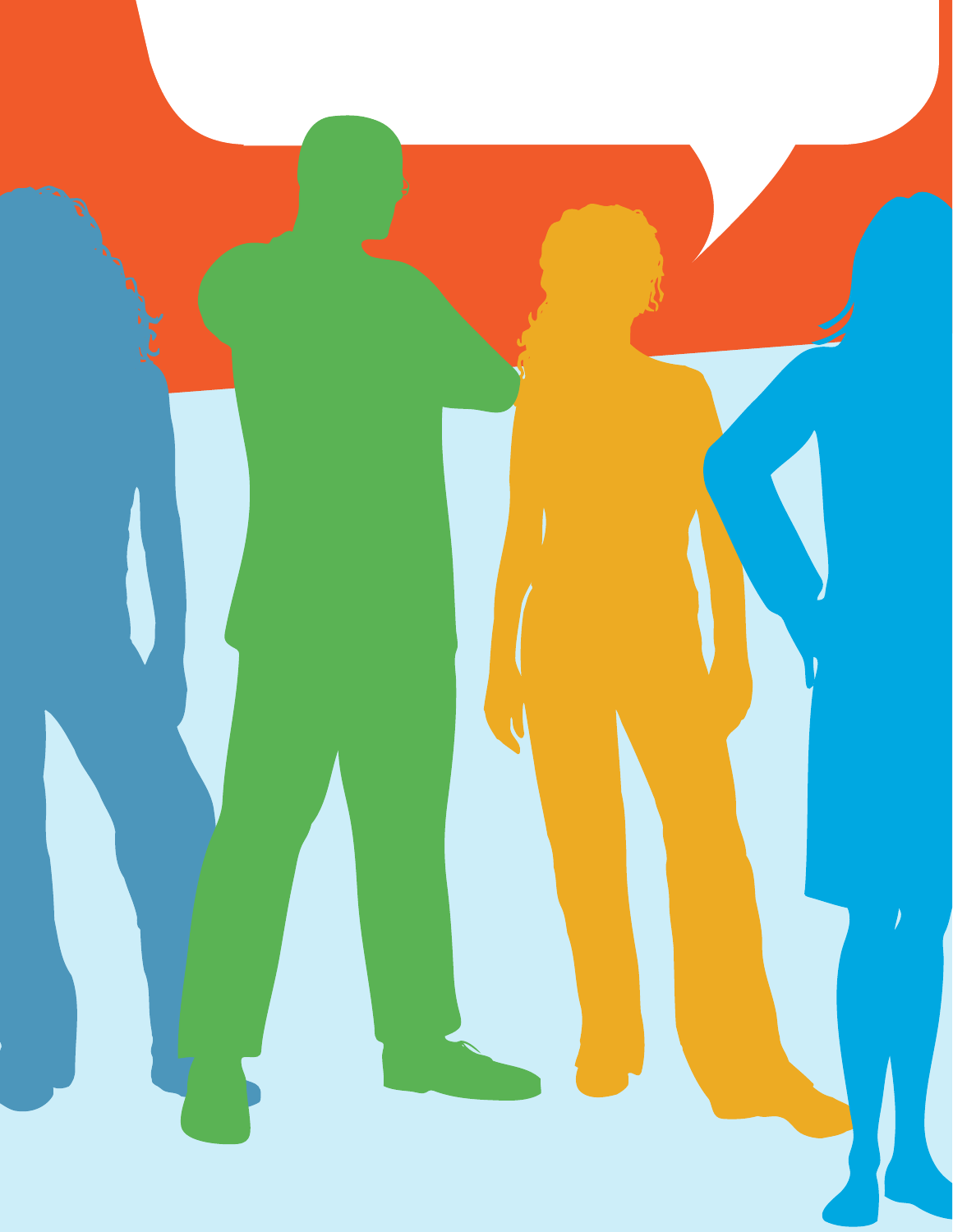# *Table of* CONTENTS

| What are the Reporting Practices of Crime Victims/Survivors? 10                      |
|--------------------------------------------------------------------------------------|
|                                                                                      |
| How Effective are Existing Services for Crime Victims/Survivors? 14                  |
| What are the Attitudes of Victims/Survivors Towards California's Justice System?  16 |
| What Do Crime Victims/Survivors Think About Public Safety Realignment? 19            |
| Do the Views of Victims/Survivors Differ from Those of Other Californians?20         |
|                                                                                      |
|                                                                                      |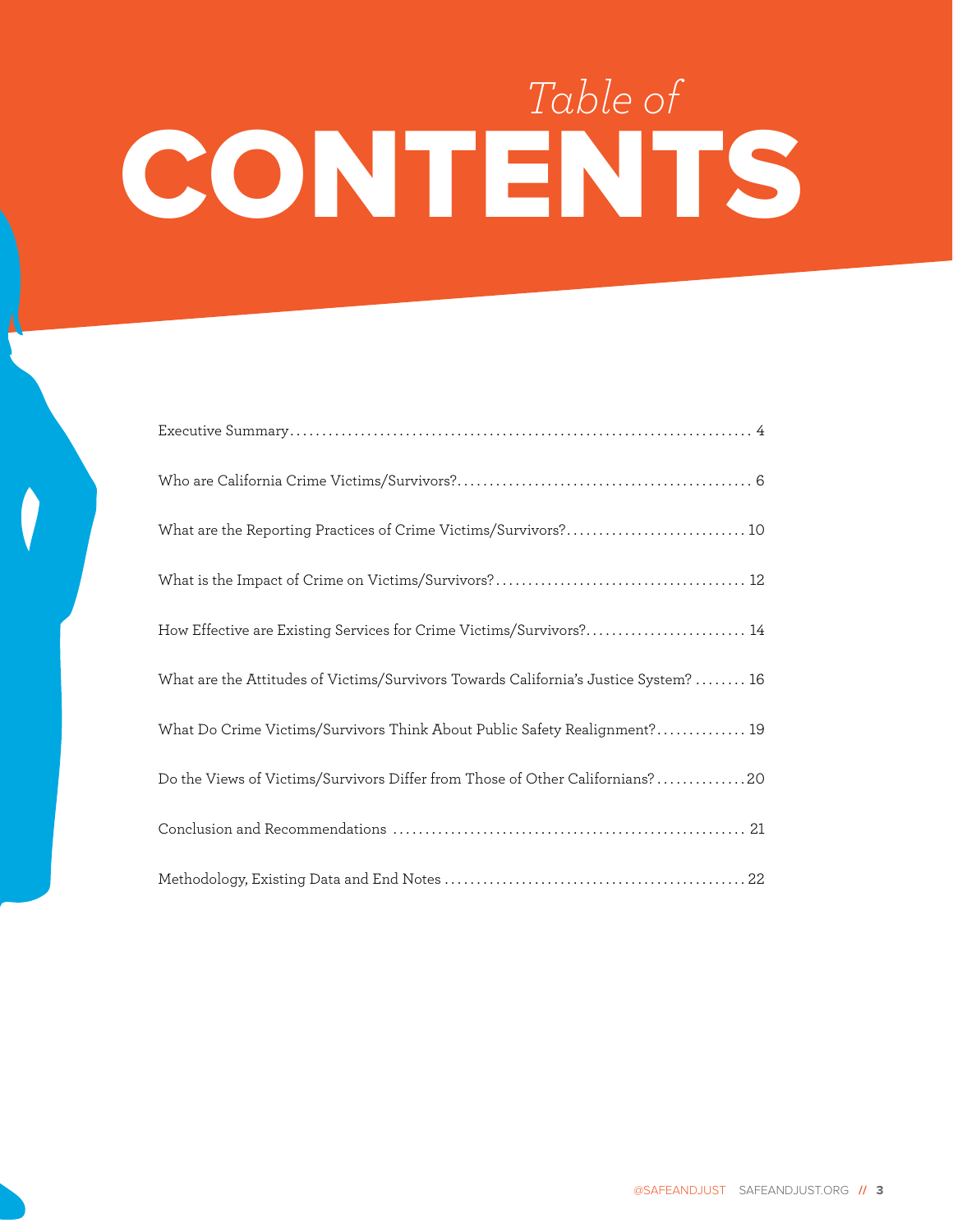# SUMMARY *Executive*

In the public debate on how to design a criminal justice system that serves the needs of California's communities and makes them safer, the perspectives of victims and survivors of crime are essential.

Safety and justice for victims involves holding individuals who commit crimes accountable, as well as stopping cycles of crime and repeat victimization. Victims also need pathways to recovery, including information and support to overcome the physical, emotional and financial consequences of crime.

For the last several years, California's overall crime rates have been lower than they were for the prior three decades.<sup>1</sup> However, the concentration of many types of crime means some communities continue to be deeply impacted by crime. Despite changing crime trends, criminal justice remains a major annual expenditure at both the state and local level. Prison overcrowding has also led the state to make significant changes to its justice system in the last few years. In this context, understanding the experiences and needs of people who are victimized by crime will help improve our public safety and justice strategies and investments.

Historically, there has been a severe lack of data on who California's crime victims are, what they need to recover from crime and their opinions about our state's justice priorities.

To begin filling this gap in research, **Californians for Safety and Justice commissioned the first-ever survey of California crime victims.** David Binder Research fielded the California Crime Victims Survey in April 2013, polling more

*Survey findings reflect a different perspective than commonly understood about the views of California crime victims. These views are not always reflected accurately in the media or around state policy tables.* 

than 2,600 Californians who were broadly representative of California's population with respect to race, ethnicity, age and gender. Of those, 500 identified as having been a victim of crime in the last five years, and these respondents answered 61 questions regarding their experiences and perspectives.

This report describes the findings of this survey and points to opportunities for further research and reforms to improve victim recovery. Among the findings, it may be surprising to some that California victims – even when profoundly impacted by their experience with crime – overwhelmingly favor a system that focuses on rehabilitation rather than incarceration. **Survey findings reflect a different perspective than commonly understood about the views of California crime victims. These views are not always reflected accurately in the media or around state policy tables.2** The following is a brief summary of the key findings in this report.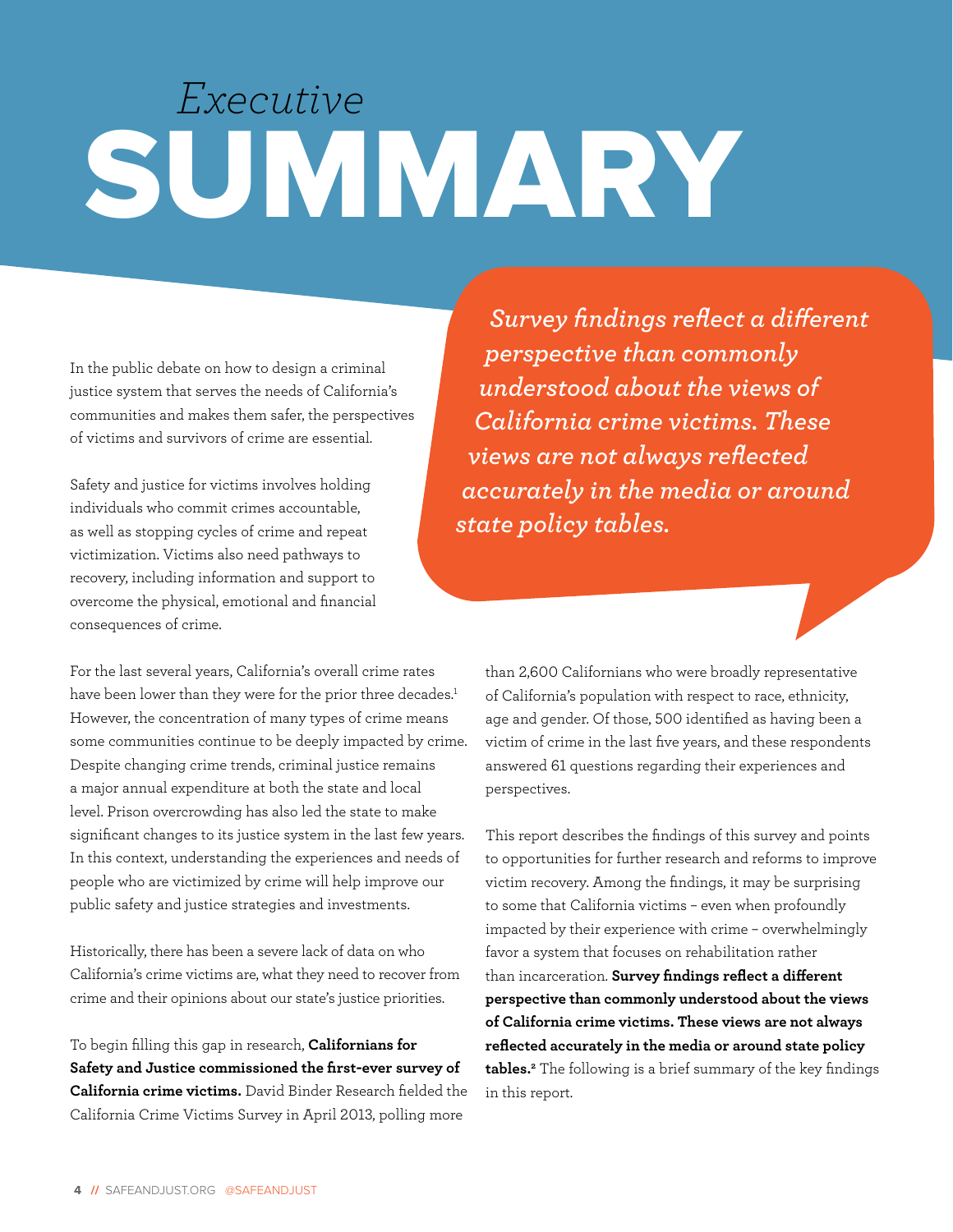#### Key FINDINGS



One in five Californians acknowledges having been a victim of crime in the last five years. Half of these acknowledge being a victim of a violent crime.



Two in three of these crime victims acknowledge having been victims of multiple crimes in the past five years. African Americans and Latinos are more likely to have been victims of three or more crimes in the past five years.



Victims of violent crime are more likely to be low-income, young (especially under 30), and Latino or African American.



Two in three crime victims report experiencing anxiety, stress and difficulty with sleeping, relationships or work. Half of these felt that it takes more than six months to recover from these experiences.



Four of the five services available to crime victims tested – including assistance with accessing victims' compensation and navigating the criminal justice process – were unknown to the majority of victims. Of those who had used the services, nearly half found them difficult to access.



When asked about California's rates of incarceration, more victims say that we send "too many" people to prison than "too few."



Victims want a focus on supervised probation and rehabilitation by a two-to-one margin over prisons and jails.





Three in four victims believe that prisons either make inmates better at committing crimes or have no impact at all. Only a small minority believes that prisons rehabilitate people.



Sixty-five percent of California crime victims support the 2011 Public Safety Realignment law that shifted responsibility and funding for people convicted of nonviolent, non-serious offenses from the state to counties.



The following report includes more findings and provides some supplemental information from national surveys to illuminate who is impacted by crime and what those individuals need. It is the first in a series of research reports Californians for Safety and Justice aims to produce about California crime victims and survivors.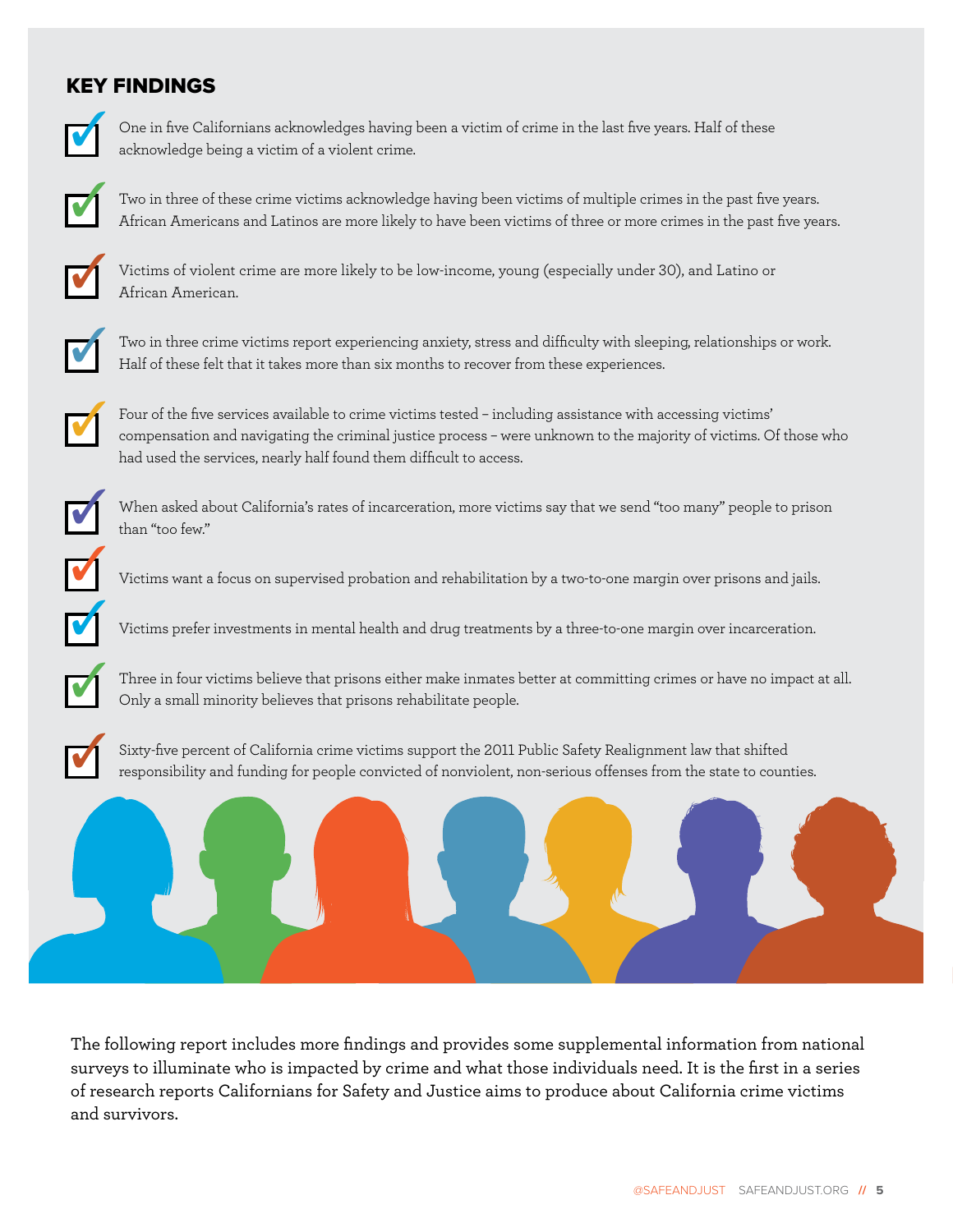# Who*are California* Crime Victims/Survivors?

In our survey, **one in five Californians acknowledged having been a victim of crime in the last five years**. Virtually all had been victims of property crimes, most on more than one occasion. 3 Half of those surveyed also acknowledged having been a victim of a violent crime. 4



#### **EXPERIENCE WITH PROPERTY CRIMES (% OF CRIME VICTIMS)**

|                       | All Crime   Female   Male<br>Victims |    |    | White | Latino | Asian | <b>African</b><br>American*   American* | Victim of<br>Single Crime | Victim of<br><b>Multiple Crimes</b> |
|-----------------------|--------------------------------------|----|----|-------|--------|-------|-----------------------------------------|---------------------------|-------------------------------------|
| <b>Property Theft</b> | 82%                                  | 81 | 83 | 81    | 82     | 79    | 79                                      | 75                        | 86                                  |
| Vandalism             | 55%                                  | 57 | 54 | 54    | 56     | 53    | 47                                      | 33                        | 64                                  |
| <b>Identity Theft</b> | 54%                                  | 60 | 48 | 53    | 53     | 45    | 64                                      | 35                        | 62                                  |
| Burglary              | 39%                                  | 39 | 39 | 39    | 39     | 47    | 32                                      | 26                        | 45                                  |

#### **EXPERIENCE WITH VIOLENT CRIMES (% OF CRIME VICTIMS)**

|                             | All Crime Female<br><b>Victims</b> |    | Male | White | Latino | Asian<br>American* | African<br>American* | Victim of<br>Single Crime | Victim of<br><b>Multiple Crimes</b> |
|-----------------------------|------------------------------------|----|------|-------|--------|--------------------|----------------------|---------------------------|-------------------------------------|
| <b>Stalking</b>             | 34%                                | 40 | 29   | 35    | 39     | 19                 | 18                   | 13                        | 40                                  |
| Robbery                     | 25%                                | 27 | 23   | 23    | 28     | 19                 | 27                   | 11                        | 28                                  |
| Assualt                     | 21%                                | 21 | 22   | 21    | 25     | 14                 | 18                   | 9                         | 24                                  |
| Rape*                       | 9%                                 | 15 | 4    | 8     | 10     | 5                  | 12                   | 3                         | 9                                   |
| Murder of Family<br>Member* | 11%                                | 13 | 10   | 4     | 18     | 5                  | 29                   | 7                         | 13                                  |

small sample size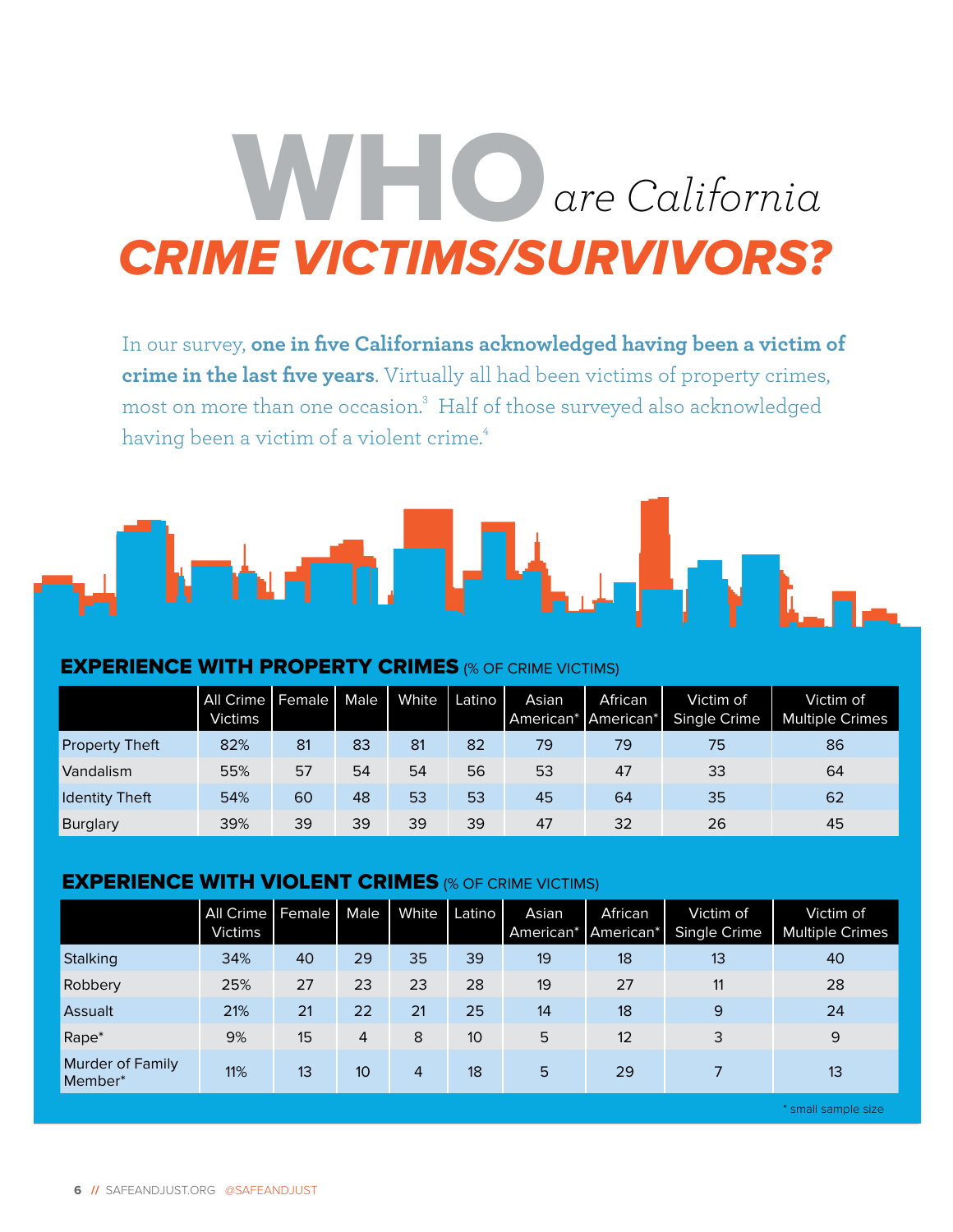These findings are consistent with those of other surveys: According to the National Crime Victimization Survey (NCVS) and the Uniform Crime Report for California (which collects information only on reported crimes), in 2011 property crimes occurred and were reported to the police about six times more often than violent crime. 5

The NCVS data indicate that, nationally, over a sixmonth period:

- • Latinos, African Americans and American Indians were significantly more likely than whites to have been victims of a violent crime;
- Men were more likely than women to have been a victim of violent crime in the last six months;6 and
- Individuals from 18- to 24-years old were much more likely to have been violently victimized than any other age group. 7

Demographic groups experience different types of crimes with varying frequency. For example, women are much more likely than men to be a victim of violent crime perpetrated by someone they know. Men, on the other hand, are assaulted by strangers much more frequently than by known perpetrators. 8 **African Americans are much more likely than whites to be victims of homicide, accounting for half of all homicide victims nationally in 2005**, according to the Uniform Crime Report. 9

The survey also underscores how much victimization impacts certain California families and communities more than others:

- • Over half of crime victims had a friend who had been victimized in the last five years.
- Two in three had a family member who had also been a victim of crime.
- • Eight in 10 people who were not crime victims also did not have friends or family who had been victimized.

### **My house had been broken**

**into before,** so when my son and I returned home one night and noticed something was wrong, my heart sank.

Then we began to notice what was missing. What would have been simply "property" to the burglars were incredibly important, personal items to my family.

A bicycle I bought as a ticket to some freedom when raising two children — and that I rode 130 miles to raise funds for Multiple Sclerosis (which my brother has). A necklace I wore almost every day. A laptop with countless hours of work — personal and professional.

But I fell to my knees in horror when I noticed a leather pouch in my bedroom missing. In it were the ashes of my late sweetheart, who had died two years earlier from cancer. The feeling of loss and violation was unbearable; it was all I had left of him.

As a musician, Ron had used that pouch for his saxophone every day for 40 years, but the teens who stole it may have thought it contained drugs.

It's just so senseless – things of so little value to the burglars but of such great consequence to the robbed.

I know that some people who do this are in the grip of drugs, poverty, desperation or simply don't understand the damage they're causing. They must be held accountable.

Incarceration is not always the answer; I was able to face the young man who robbed me in court — and feel strongly that him hearing my story and pain is what could lead to real change. That's the value of including the voice of the victim in our justice system's attempts to prevent future crimes.

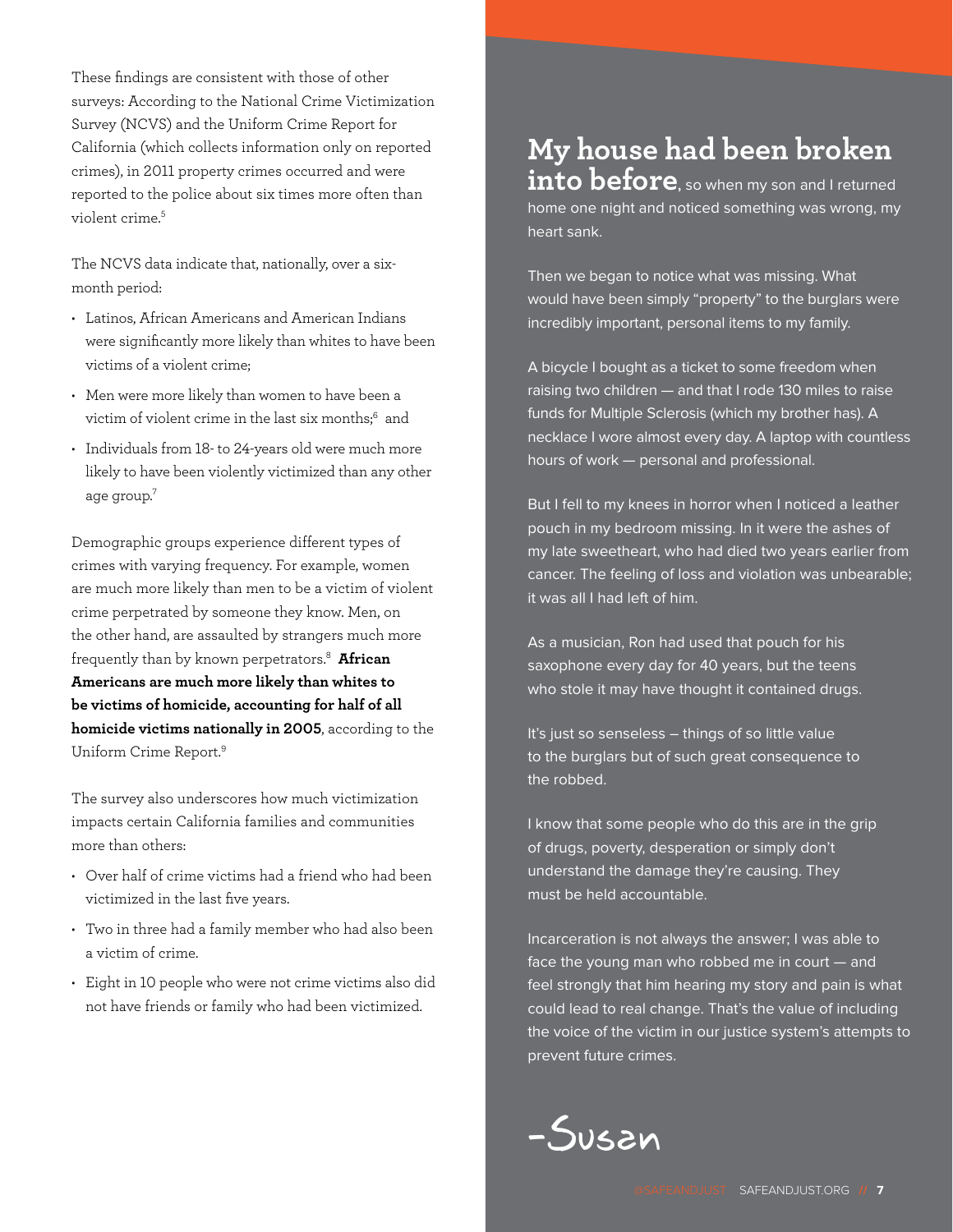

#### WHO IS REPEATEDLY VICTIMIZED

Survey results, coupled with NCVS and Uniform Crime Report data, demonstrate that victimization is not randomly distributed throughout the population: **Some victims experience victimization regularly, others experience it occasionally, and the large remainder do not experience it at all.** 

The survey found that **two in three of all crime victims acknowledged having been victims of multiple crimes in the past five years.** 

According to national data, the strongest predictor of victimization is having previously been a victim of crime. 10 This is known as repeat victimization. People who are repeatedly victimized are more likely than other crime victims to suffer mental health problems such as higher levels of depression, anxiety and symptoms related to Post Traumatic Stress Disorder (PTSD). 11

The California Crime Victims Survey, with its long fiveyear reference period, captured people who are regularly

victimized, as well as a broader cross-section of those who occasionally experience crime. The number of people who acknowledged having experienced any crime in the last five years was roughly in proportion to California's general population in terms of race, ethnicity and age. The survey showed the impact of certain demographic characteristics on an individual's likelihood of being violently victimized is starker: Having higher income, education levels and being white were factors that made it less likely one has been a victim of violent crime.

Other surveys have shown the risk of victimization for an individual occupying one of the at-risk categories (young, male or African American) is significantly lower than for someone fitting a combination of these attributes (young, male *and* African American). 12 13

In terms of repeat victimization, the California Crime Victims Survey showed Latinos and African Americans are more likely than whites to have been victims of three or more crimes over a five-year period. Asian Americans were slightly less likely to have been victimized on three or more occasions than whites. 14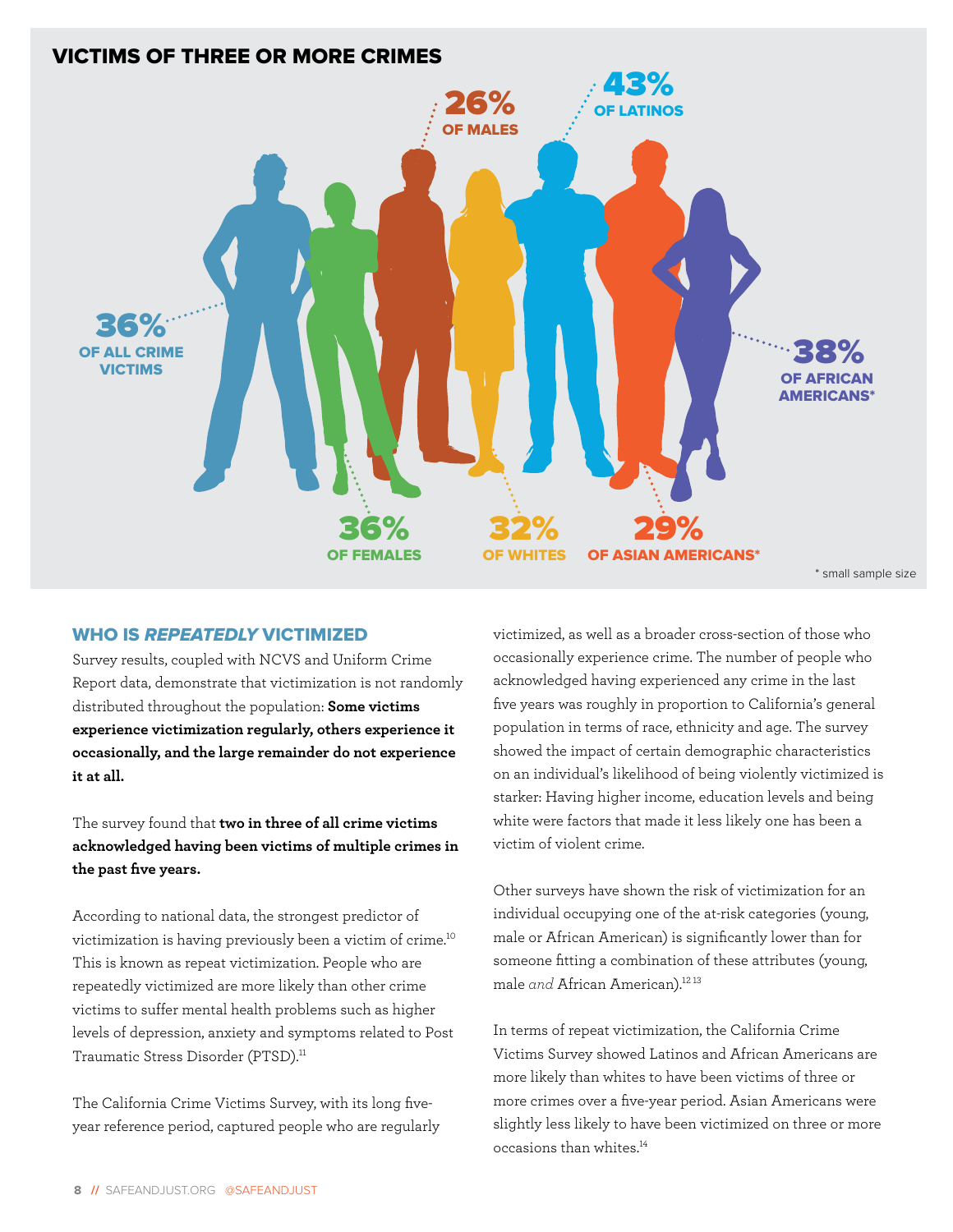#### **Being a "victim of crime" is not a label that comes**

**naturally for me.** Sadly, part of the reason is that so many other people I know have experienced crimes. It's the rule, not the exception.

When I was 10, my older brother Oscar — a father figure — was shot and beaten to death near our South Central Los Angeles home. No one ever told me what happened. We mourned and tried to move on, but it shattered our family in many ways.

I was bitter as a teenager. I drank, tried drugs and acted out in destructive ways. I saw the same ripple effect with friends and neighbors — mostly young men of color — when they and their families experienced crimes.

I eventually cleaned up and rebuilt my life, which helped me withstand the murder of another brother last August. Gilbert, 41, was shot and killed trying to stop a man from entering a wedding party uninvited.

While such tragedies rock families, too many communities in California just "live" with crime — violent acts but also burglaries, drug dealing, vandalism and more. These communities feel abandoned by lawmakers, law enforcement and the media.

Even though these communities experience the lion share of crime, they do not receive the lion share of attention or resources. Hopefully a better understanding of who really is affected by crime — and how this affects the rest of California — can lead to policies that prevent crime.



DAVID



## DAVID AND GILBERT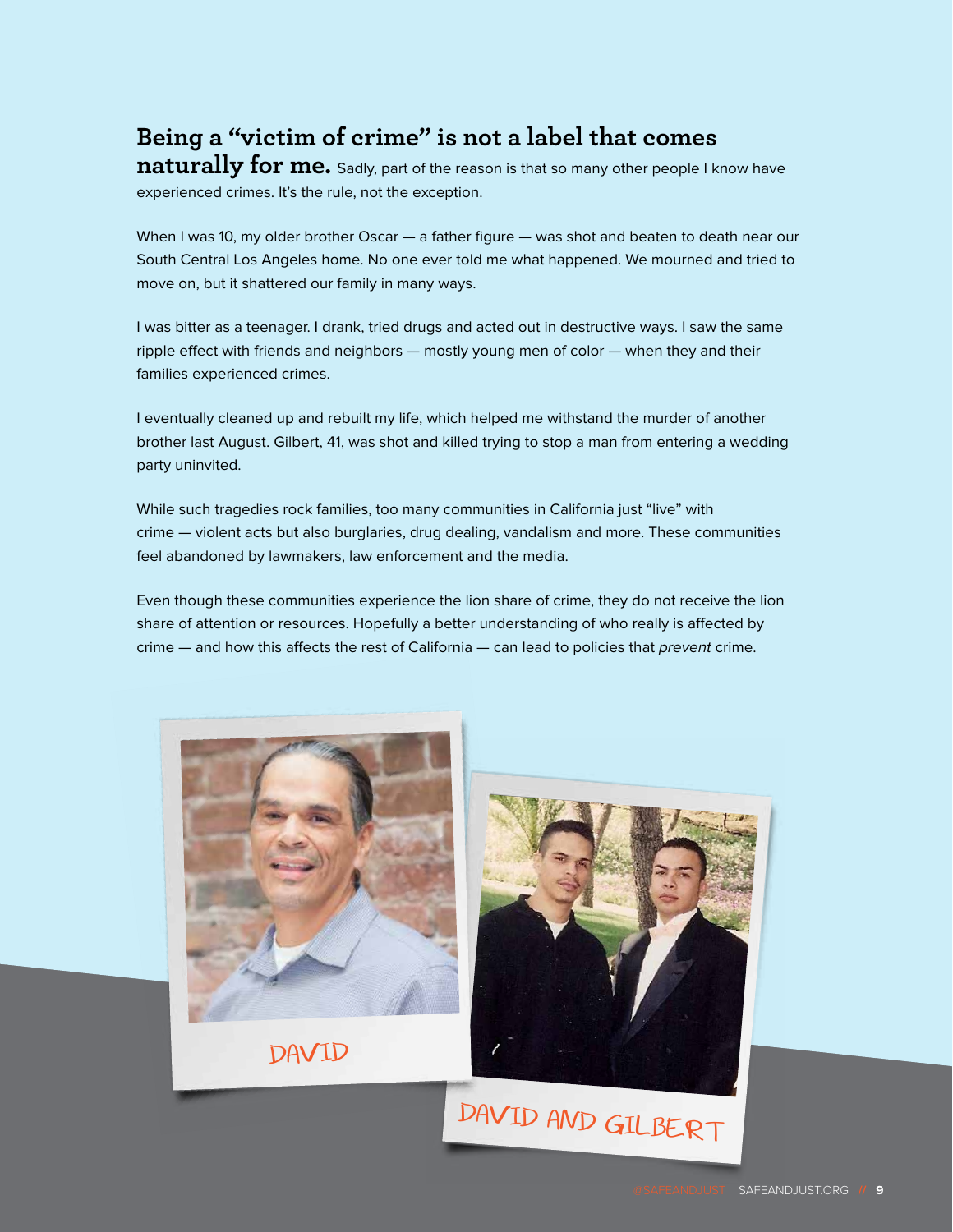## Reporting Practices *What are the*  of Crime Victims/Survivors?

National data indicates that victims frequently do not report crime to the authorities. According to NCVS, about half of all known violent crimes — excluding homicides but including aggravated assault, robbery and sexual assault — go unreported to police and other law enforcement. 15 A substantial portion of violent crime (including approximately one in five serious violent assaults) is reported by bystanders, relatives or acquaintances, not the victims. 16

According to NCVS, people are even less likely to report certain property crimes (e.g., motor vehicle theft, burglary and theft), and nationally about three-fifths of these crimes go unreported.

According to the California Crime Victims Survey, many survivors also said that they did not report crimes that they experienced to the police. Victims of stalking and rape were most likely to say that they did not report, while victims of residential burglary were most likely to report the crime.

Those who reported crimes said that they were motivated to prosecute the person responsible and to prevent future crimes, as well as to create a record for insurance purposes. Those who did not report crimes were reluctant to inform the authorities mostly because they struggled with the time and effort required to report, especially if they were doubtful that the police could or would do anything.

Women were more likely than men to report crimes, and African Americans were the ethnic group most likely to report. Asian Americans were least likely.

The higher level of reporting among African-American respondents (compared to whites) is consistent with the 2007 NCVS report "Black Victims of Violent Crime" that states: "Violence against black victims was more likely than violence against white victims…to be reported to police. Among black victims, robbery and aggravated assault were the violent crimes most likely to be reported."17



#### Crimes Respondents Did, Did Not Report to Police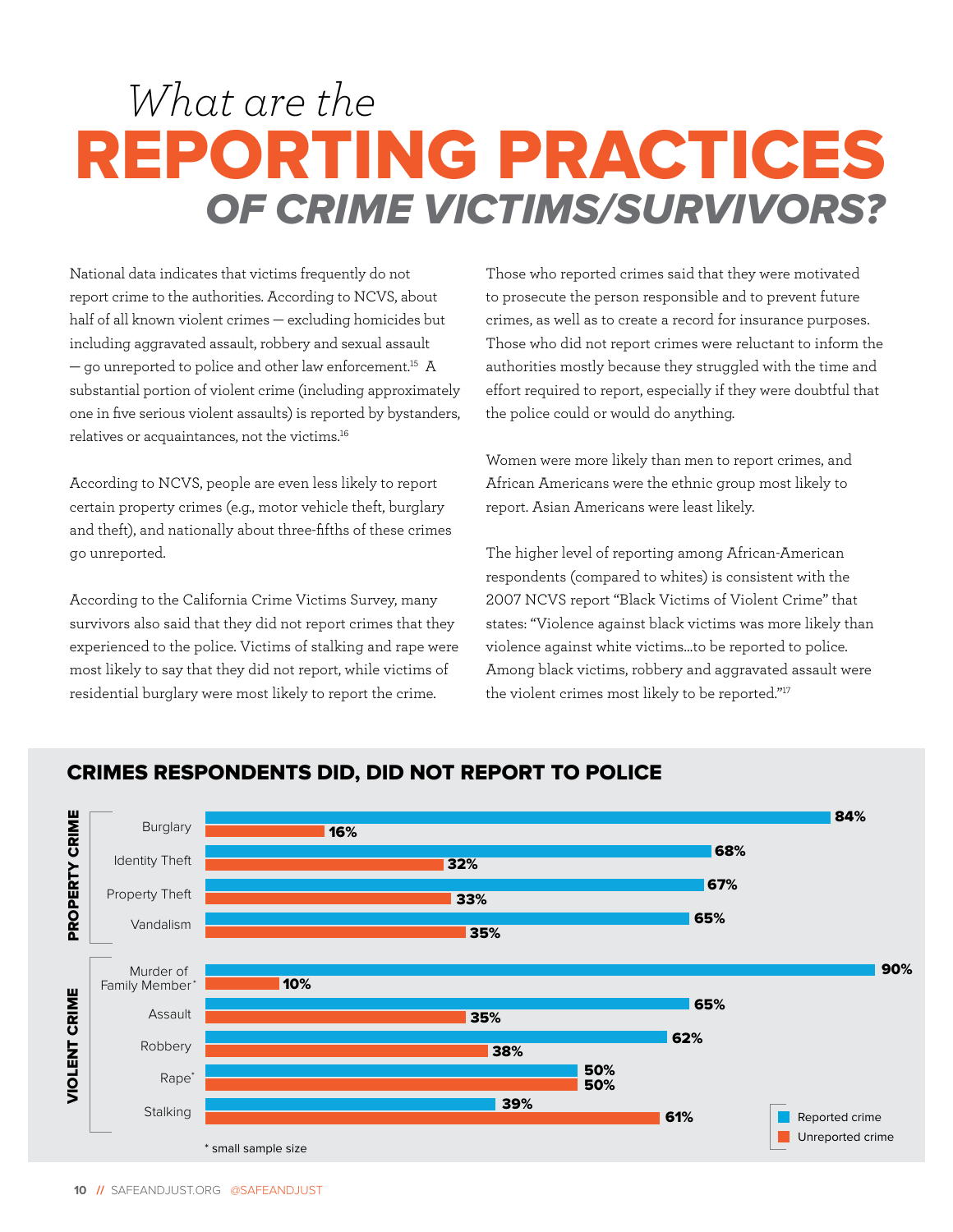### **Everyone knows that if a woman is raped** or a young child is sexually abused, a

serious crime has taken place. But many such crimes go unreported – for various reasons.

I know first hand. When I was four, a male caretaker in my New York apartment building sexually assaulted me multiple times. At the time, I didn't understand what was happening, let alone how to verbalize it. By the time I told my parents – at age 30 – the man responsible was long gone.

Then, at age 22, what started as a normal night out with a male friend ended in a rape. I was in shock, and feelings of shame and fear kept me from telling anyone – better to just move on, avoid him and act like it never happened.



I understand that many people wonder why I wouldn't pursue justice for these crimes – for myself and to prevent other such victims – but survivors of such crimes face many conflicting, complicated emotions and choices in the midst of their trauma: guilt, shame, fear and the reluctance to relive the trauma in police and court depositions. Add to this cultural differences, shame and stigma, and under-reporting becomes more understandable.

If we're to increase reporting rates, we need a justice system that is culturally competent and sensitive to the needs of survivors. Community organizations can be valuable partners, and public awareness of these crimes must evolve so that the survivors feel more empowered to share their stories, heal within communities and prevent their attackers from committing new crimes.

#### Why did you decide to report this crime to the police?

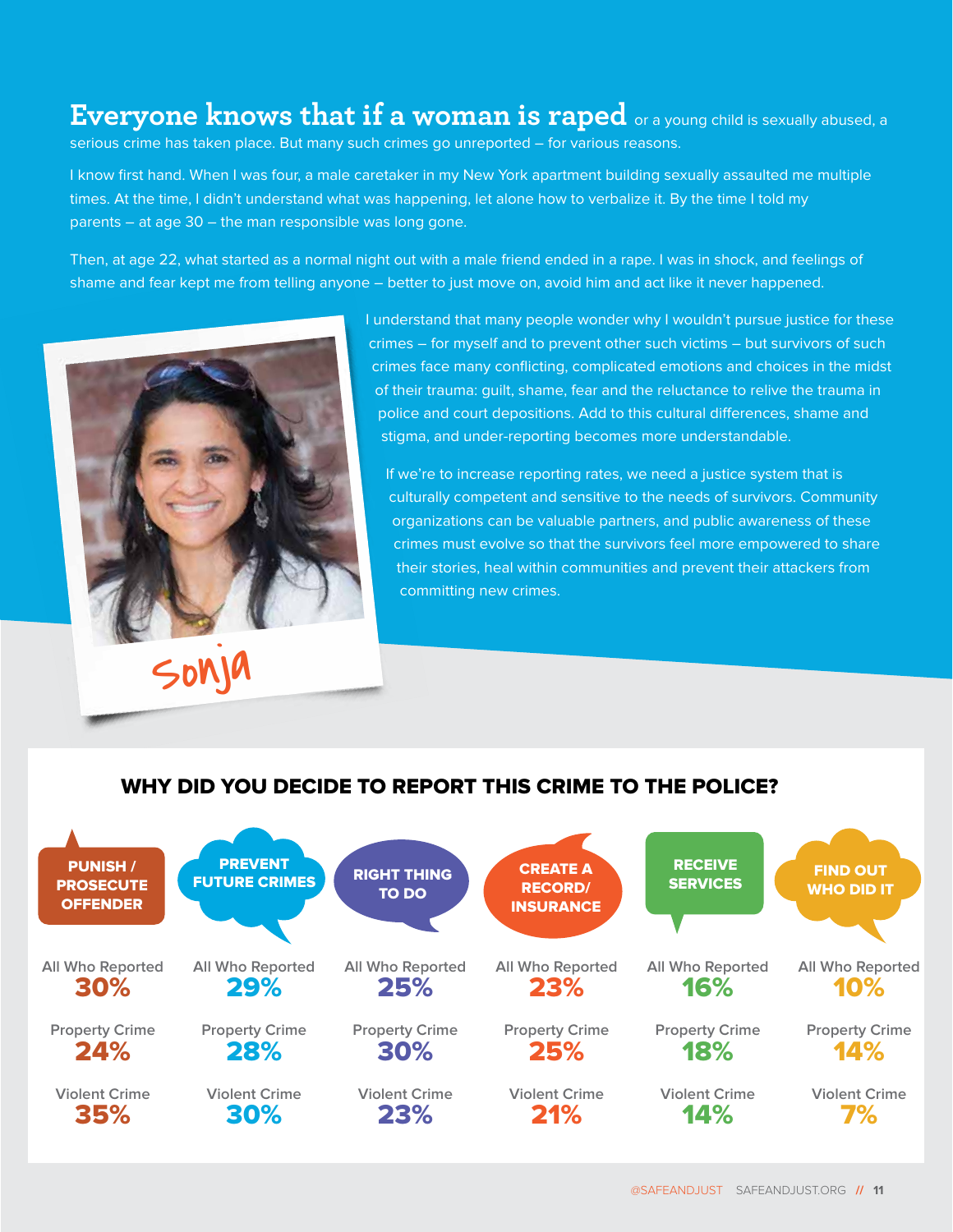## IMPACT<sup>of</sup> CRIME *What is the*  on Victims/Survivors? *of*

Regardless of their demographic characteristics or whether they reported their crime, most California victims are deeply impacted by crime in their communities:

- Less than one in three say that they live in an area where they feel very safe.
- Only one in five victims of violent crime believe they are very safe where they live.
- Nine in 10 survivors of crime say their quality of life is affected by crime in their area.
- One in four victims said they are "very affected."

Being victimized can be a traumatic event and often has a significant impact on victims' long-term health and wellbeing:

**• Two in three California crime victims reported experiencing anxiety, stress and difficulty with sleeping, relationships or work after the crime incident.** These impacts are disruptive to daily life, can have long-term health impacts and are often symptomatic of trauma.

*Two in three California crime victims reported experiencing anxiety, stress and difficulty with sleeping, relationships or work after the crime incident.*

- Half of these respondents said that it takes more than six months to recover from being victimized by crime.
- • One in five victims of violent crime said it takes longer than two years to recover.
- • One in four survivors said they missed work as a result of the crime incidents. Of those who missed work, the average number of days missed was 11. 18

*Nine in 10 survivors of crime say their quality of life is affected by crime in their area.*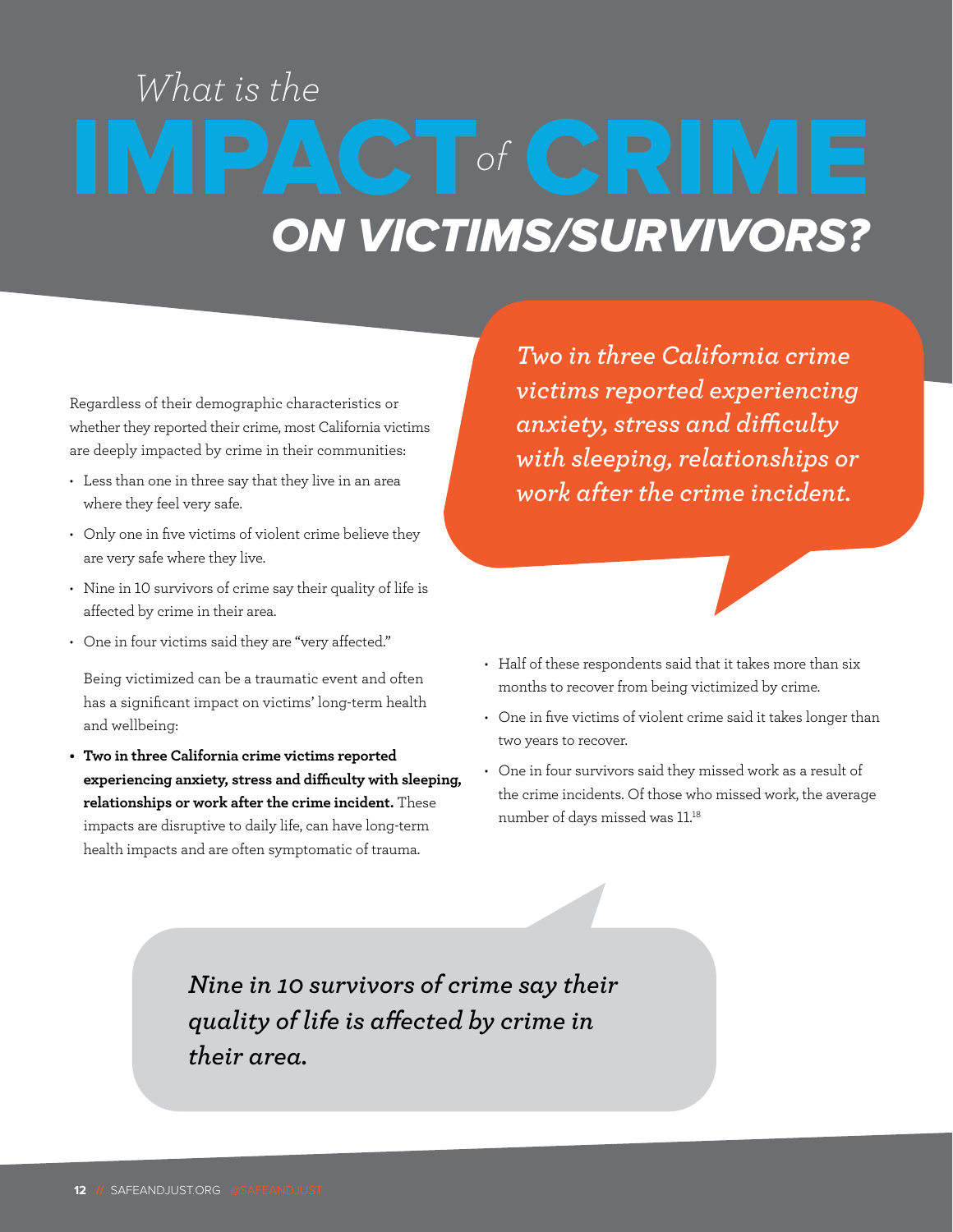

#### **I'll never forget July 24, 2004. It was a terrible, terrible day that changed me more than any event in my life.**

That was the day I lost my only child, Roger, in a triple homicide in San Francisco. He was my life – my family – so both were decimated when his life was taken.

I was not prepared for the grief I experienced in the aftermath of his murder. I tried to be strong, but hopelessness drowned my mental and emotional wellbeing. I thought of suicide regularly, and I saw no path to recovery. I felt alone.

Then, in 2005, the District Attorney's Office referred me to the Trauma Recovery Center, a joint venture between San Francisco General Hospital and the University of California, San Francisco, that combines multiple services for survivors of crime under one roof. There I participated in individual grief counseling, a support group for mothers who lost a child to gun violence, and marital/family counseling.

The Trauma Recovery Center saved my life. My ability now to work full time and be a loving, present wife, grandmother and family member is due to receiving the proper supports after the trauma of a violent crime.

I know many victims and survivors aren't as fortunate. They feel lost after the crime and don't know about or don't know *how* to access services that could help them recover from depression, financial hardship, struggles with alcohol or drugs, and more. The impact of crime may be hidden, but it is real - and so too must be the effort to reduce the trauma.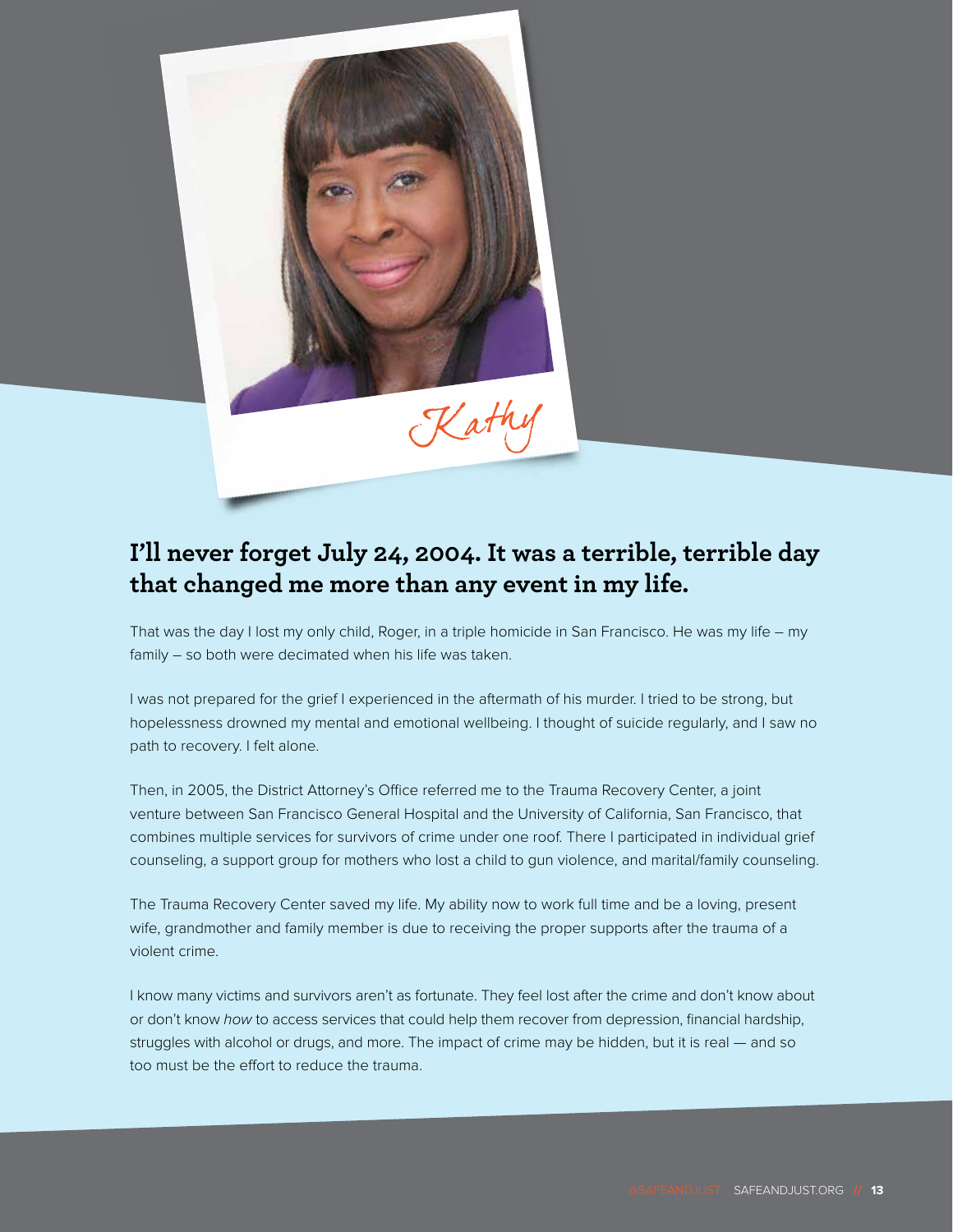## HOW Effective Are Existing *for Crime Victims/Survivors?* Services

Despite the fact that many California crime victims experience stress and trauma after the crime – and endure a long period of recovery – many do not pursue or receive support from state- and community-based victims services programs.

The problem is not that services are unavailable; California state government, local governments and community organizations offer a broad array of support and services to assist victims. The services offered and the capacity of service providers vary by county, but across the state, survivors can access counseling, referrals, orientation to the justice system, and financial assistance with costs stemming from the crime, among other services. 19

It appears a big challenge lies in victims' awareness of and ability to access such services. The California Crime Victims Survey indicates that **the majority of crime victims are unaware of the full array of available services.**

- • Two in three were unaware they could get assistance to complete an application for the victims' compensation program administered by the Victims Compensation and Government Claims Board.
- • Sixty-five percent were unaware of assistance available for expenses incurred as a result of crime.
- • The majority were unaware of assistance with the criminal justice process and with accessing mental health counseling.
- • Only "support groups" were recognized by a majority of crime victims.

|                                         | Assistance with<br>Applying for Victims'<br>Compensation | Help with<br><b>Expenses</b> | Assistance with<br><b>Criminal Justice</b><br><b>Process</b> | <b>Mental Health</b> | <b>Support Groups</b> |
|-----------------------------------------|----------------------------------------------------------|------------------------------|--------------------------------------------------------------|----------------------|-----------------------|
| <b>Total</b>                            | 32%                                                      | 30%                          | 28%                                                          | 22%                  | 17%                   |
| White                                   | 31                                                       | 30                           | 26                                                           | 19                   | 14                    |
| Latino                                  | 35                                                       | 30                           | 31                                                           | 26                   | 18                    |
| Asian American*                         | 26                                                       | 18                           | 32                                                           | 16                   | 16                    |
| African American*                       | 35                                                       | 38                           | 24                                                           | 29                   | 32                    |
| Experience<br><b>Anxiety and Stress</b> | 37                                                       | 32                           | 29                                                           | 26                   | 18                    |

#### UNAWARE BUT INTERESTED IN SERVICES (% OF CRIME VICTIMS)

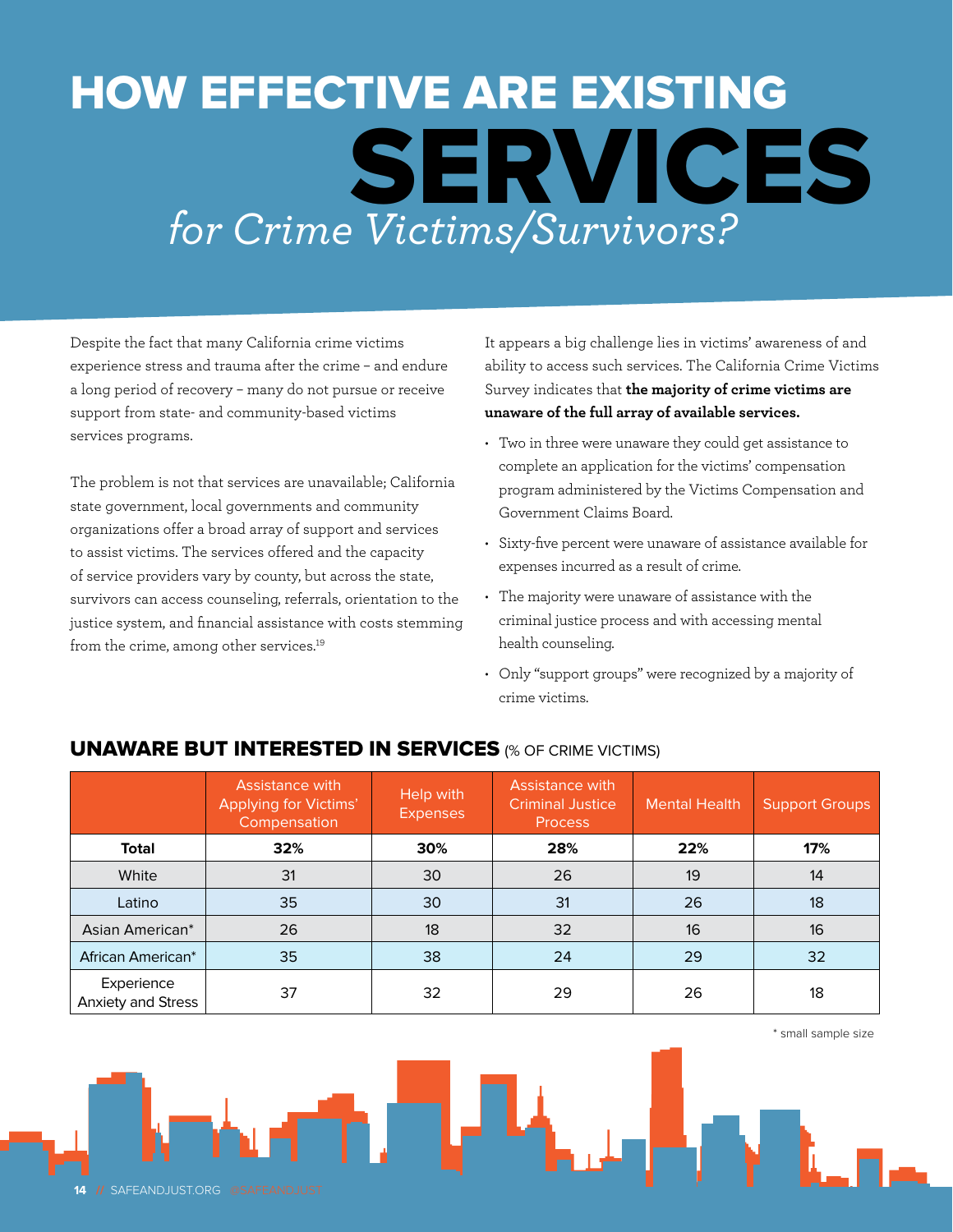#### Accessibility of victims services





Assistance with a Victims' Compensation Program Application

Assistance with Medical Expenses or Other Expenses that Resulted from the Incident



Free or Low-Cost Mental Health Counseling



Difficult to access

**Nearly one in three crime victims said they were interested but unaware of the victims' compensation program application** and assistance with medical or other expenses, as well as assistance with navigating the criminal justice process in general. Another 22 percent were interested in mental health counseling, and 17 percent were interested but unaware of support groups.

**Nearly twice as many victims, if aware of recovery services, would seek out most services.** 

#### Awareness and Interest in Services **BY DEMOGRAPHICS**

Crime victims in all demographic groups lack exposure to victims' services – and are interested, to varying degrees, in some of those services:

- • Younger victims and Latino and African-American victims are more likely to be unaware but interested in victims' compensation assistance.
- Younger victims and African-American victims are more likely to be interested in help with expenses.
- • Latinos and Asian-American victims are more likely to be interested in help navigating the criminal justice process (possibly due to language or other access issues).
- • Younger victims are more interested in mental health services.

#### Difficulty Accessing Services

Of the crime victims who used any type of victims' services, nearly half say it was difficult to access the services. The victims compensation program application was most frequently described as difficult (45 percent), followed closely by assistance with expenses (44 percent), mental health counseling (38 percent), and assistance with the criminal justice process (30 percent) and support groups (29 percent).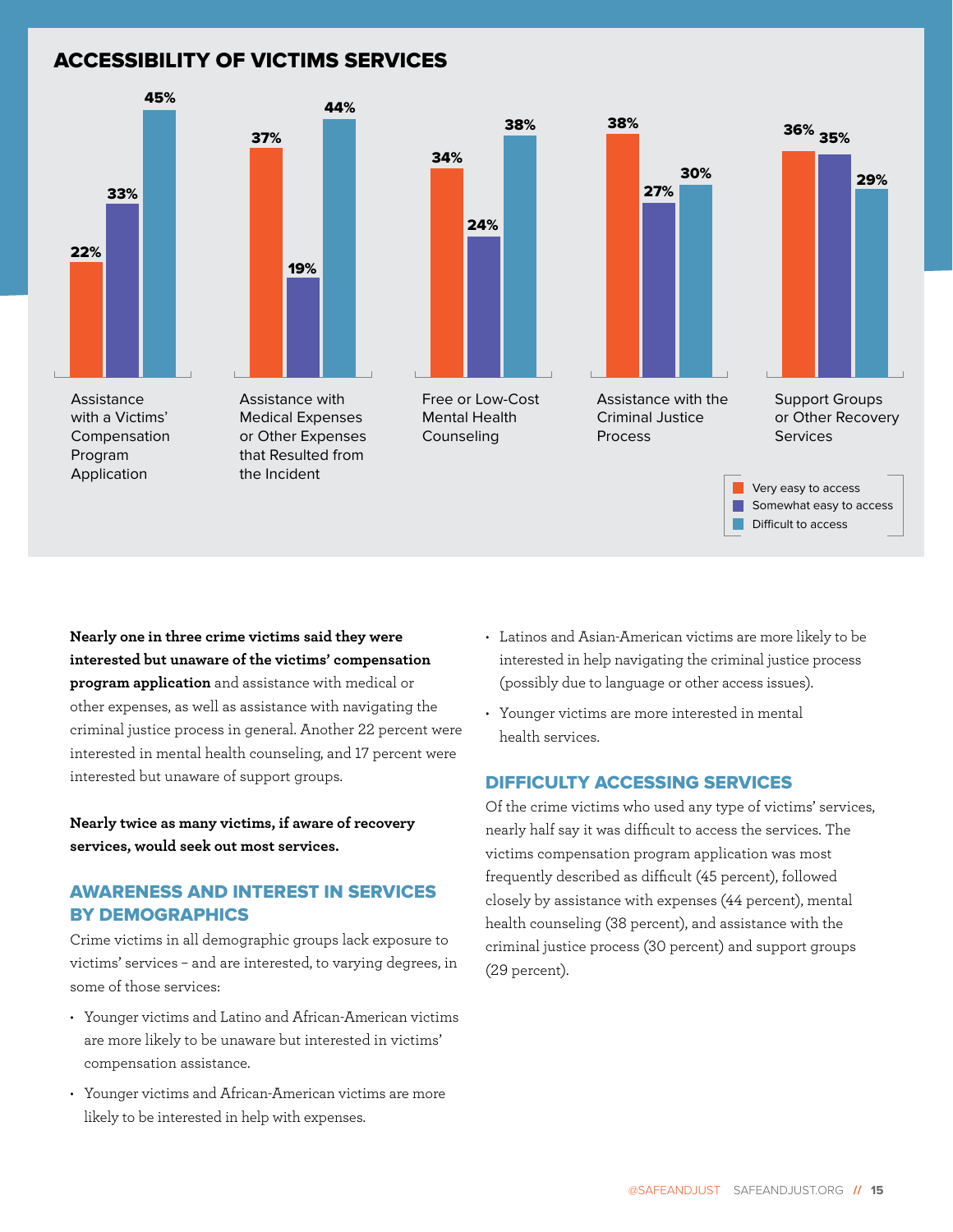## *of Victims/Survivors Towards California's What are the* Attitudes Criminal Justice System?

In addition to collecting information about crime victims' experiences with crime, the recovery process and accessing services, the California Crime Victims Survey also asked about their perspectives on California's criminal justice priorities generally.

California's justice system is facing a time of significant transition. Decades of increased investments in state prisons and increased rates of imprisonment led to lawsuits and

recent policy changes to reduce prison overcrowding. In 2011, California lawmakers implemented Governor Brown's "Public Safety Realignment," which shifts responsibility for managing individuals convicted of specified non-serious felonies from the state prison system to county jails and probation.

#### **In 2005, I was a conservative, gun-owning, mother of two** who was

married to a police officer. My views on the criminal justice system were simple: It was us (the good guys) versus them (the criminals, who needed to be locked up).

That summer, my husband Dan responded to a disturbance call. Some guys were drinking, and Dan took their licenses. One of them was on probation and afraid of going back to prison, so he pulled a gun and shot and killed my husband.

The shooter was soon caught and convicted, and I was as angry as I was grief-stricken. For a while, I really fell apart. I was depressed and neglected the needs of my children.

I eventually pulled myself together, but the entire experience opened my eyes. I saw the criminal justice system – how we, in California, try to keep our communities safe – in a new light. I realized how poorly we're doing in preventing crime and the high cost of that failure.

I learned that we have to fight the temptation to just punish out of a sense of vengeance – and instead think about what actually prevents people from committing crimes. That means more effective forms of accountability that better serve victims – and taxpayers.

People are surprised to hear a police widow express such views, but I firmly believe that we all must re-examine how we invest our criminal justice dollars if we're to prevent tragedies such as Dan's from happening again and again.

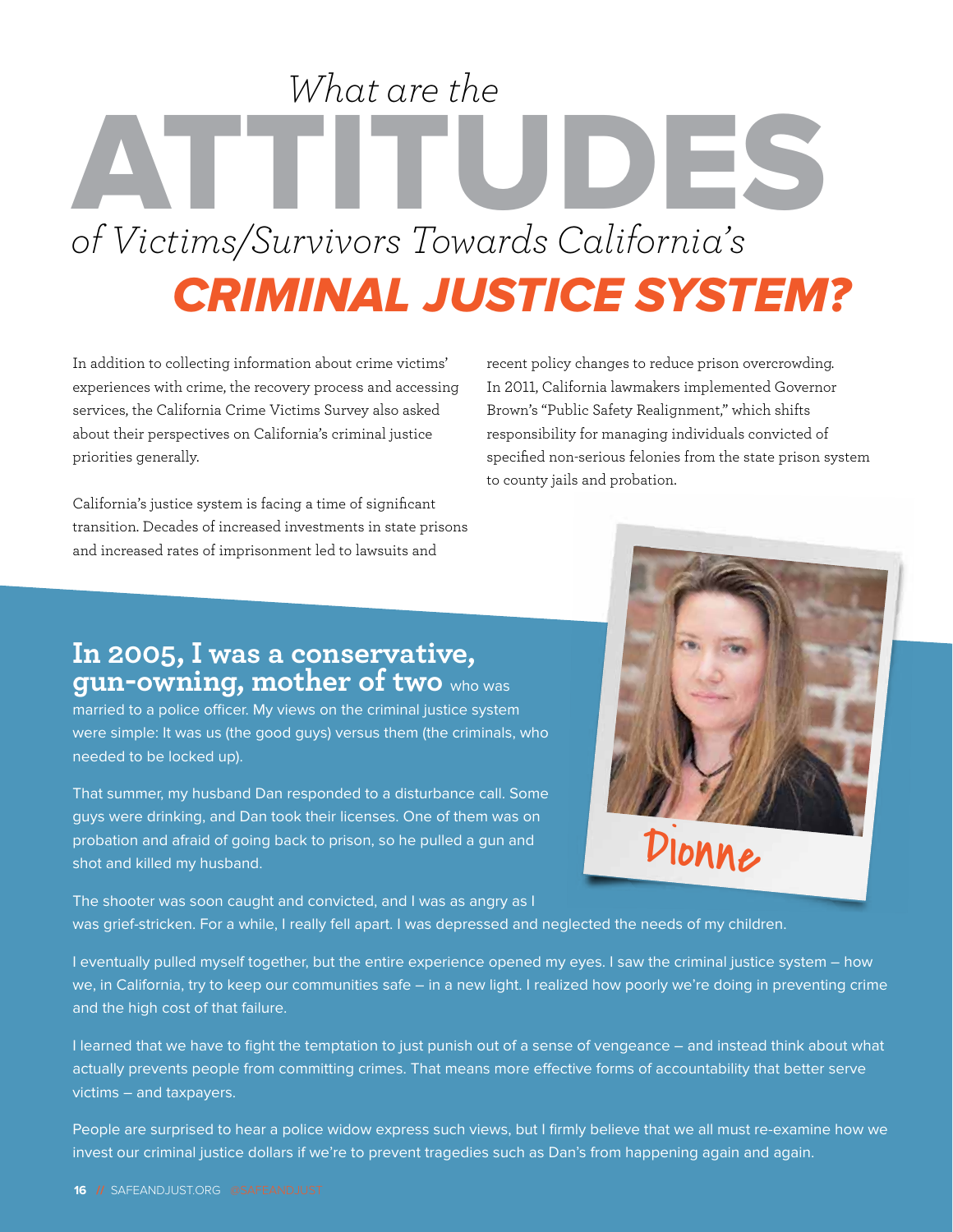Decades of increased prison rates and subsequent policy shifts have been accompanied by a highly politicized debate about the best way to protect public safety in California. In the State Capitol and the media, victims of crime are at times portrayed as focused on maintaining high prison rates.

Given the large impact of anecdotal victim voices on public safety debates, this survey sought to discern the perspectives of a representative group of crime victims.

#### Prioritizing Approaches to Safety other than incarceration

Perhaps to the surprise of some, the California Crime Victims Survey found that the overwhelming majority of California victims prefer investing in probation and rehabilitation, prevention, health and education over spending more on incarceration.

As for where the state *should* prioritize resources within the criminal justice system, **by a margin of more than** 

**two to one victims want the state to focus on providing supervised probation and rehabilitation programs instead of more prisons and jails.** African Americans, Latinos and lower-income victims are more likely to prefer probation and rehabilitation, but **no demographic groups prefer additional investment in prisons and jails.** 

Seven in 10 victims support directing resources to crime prevention versus towards incarceration (a five-to-one margin). Women, younger victims, African-American and Latino victims, lower-income victims, and victims of multiple crimes are all especially likely to believe that California should spend more on prevention.

Seven in 10 victims also prefer a focus on health services (e.g., mental health and drug and alcohol treatment) over prisons/jails. Similarly, women, younger victims, African Americans and Latinos, lower-income victims and victims of multiple crimes are more likely to prefer prioritizing health services over incarceration.

*Do you think that California should focus more on sending people to jail and prison or more on providing supervised probation and rehabilitation programs?* 

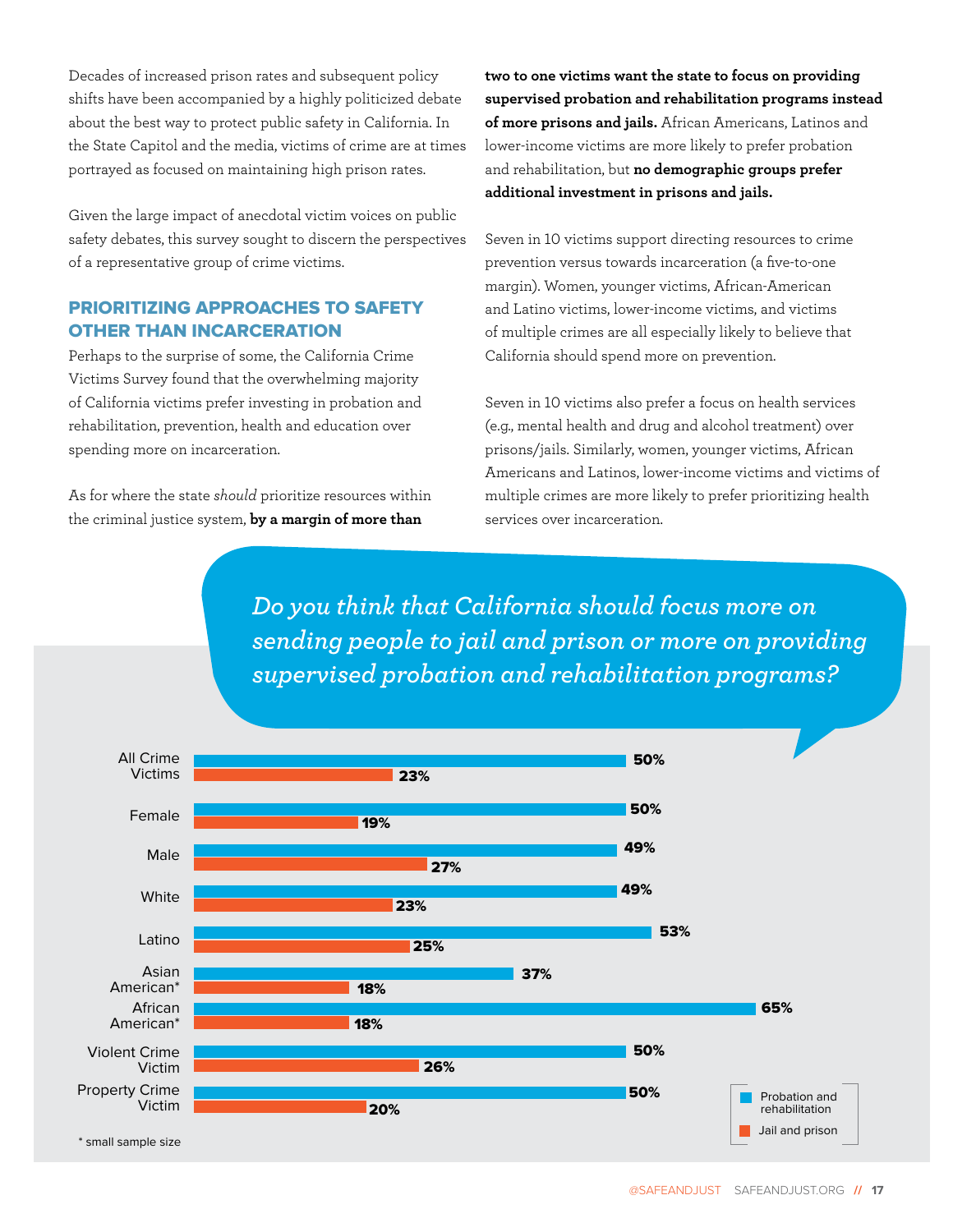*Do you think that California should invest more in health services like mental health and drug and alcohol treatment or invest more in jails and prisons?* 



By an overwhelming margin (three to one), crime victims believe that California should invest more in education than in prisons. Women, younger victims, Latinos and African Americans, lower-income victims and victims of multiple crimes are even more likely to support investment in education over prisons. However, this preference is universal across demographic groups: No more than 15 percent of any major demographic group prefers an investment in prisons.

White victims and men are relatively more likely to believe that investing in incarceration should be prioritized, but they still favor investments in probation, prevention, health and education by margins of about two to one.

#### Awareness of Prison Overcrowding

When asked about the number of people being sent to prison, many victims either have no opinion or do not

know whether California spends "about the right amount." However, **most victims in California believe that we send too many people to prison.**

**Victims also do not see incarceration as providing significant rehabilitative potential.** A majority believe prisons make prisoners better at committing crimes, and only a small minority believe prisons help reduce future crime. There are some differences among different demographic groups:

- Male, white and/or higher-income victims tend to most strongly believe that prison makes prisoners better at committing crimes.
- • Women, younger victims, and African-American and Latino victims are more likely — but still unlikely — to believe that prison rehabilitates people in prison.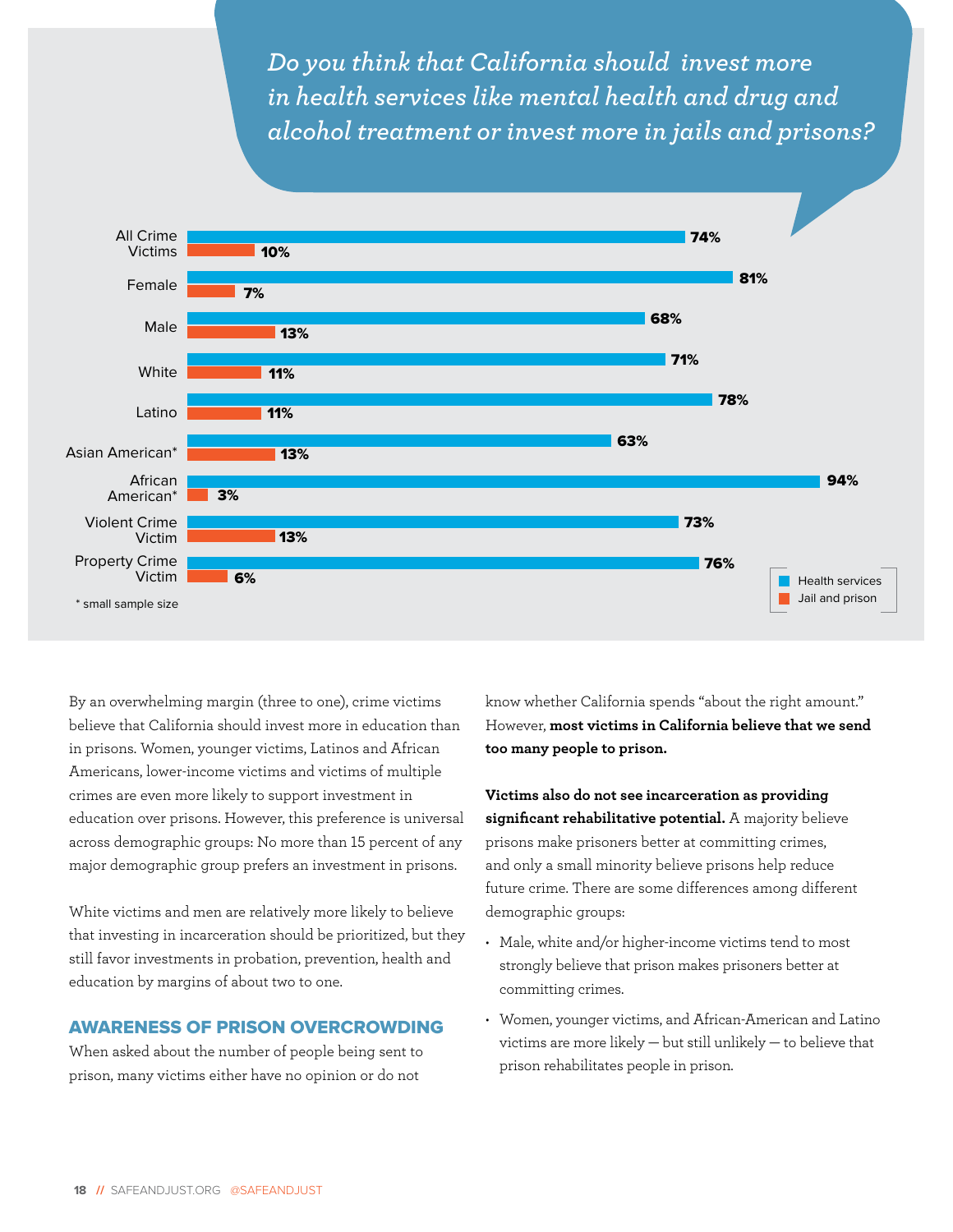# UBLIC SAFETI *What do*  **REALIGNMENT?**

After the crime victims in the survey were presented with the following short explanation of California's Public Safety Realignment law, a strong majority (65 percent) voiced support for the legislation:

*Legislation known as Public Safety Realignment was passed two years ago. It shifted responsibility and funding for nonviolent, non-serious offenders from the state prison system to the county jails and probation in order to reduce overcrowding in California state prisons.* **" "**

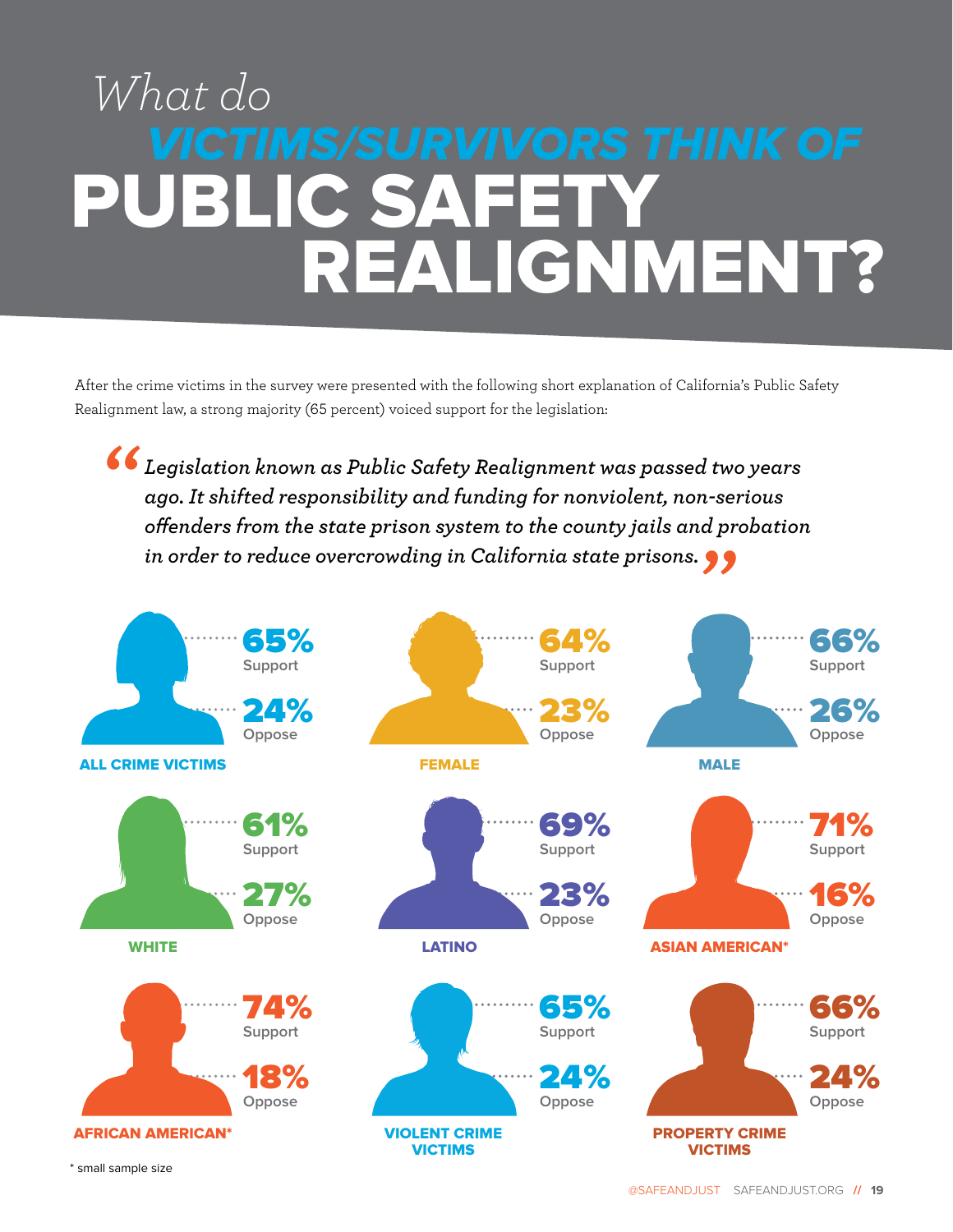### Differ from Those of Other Californians? **VIEWS** *Do the of Victims/ Survivors*

*The high level of support expressed for Realignment (among all demographics) is consistent with the 69 percent of California voters who said they supported Realignment in a November 2012 survey.*

The high level of support expressed for Realignment (among all demographics) is consistent with the 69 percent of California voters who said they supported Realignment in a November 2012 survey by Fairbank, Maslin, Maullin, Metz & Associates.

That survey, which consisted of 1,301 telephone interviews in English and Spanish with California voters who participated in the November 2012 election, also found that three in four voters believed that counties should focus more on crime prevention versus expanding their jail capacity now that they have more responsibility under Realignment. 20 Survey respondents specifically voiced strong support for crime prevention that included services for mental health and substance abuse. This result echoes the strong support of crime victims for focusing resources on crime prevention and substance abuse and mental health treatment.

#### Victims Supported Three Strikes Reform in November 2012

In the November 2012 election, California voters by a twoto-one margin approved Proposition 36, which mandated that mandatory sentences of 25 years to life under the state's Three Strikes Law be reserved for individuals whose third "strike" is a serious or violent felony.

Respondents in the California Crime Victims Survey that reported how they voted in November **supported Proposition 36 by a greater margin than did California voters as a whole.** Victims of violent crime were even more likely than victims of property crime to support the reform of Three Strikes.

#### Other Shared Views on Improving the System

Support voiced by California crime victims in the survey also mirror what other voters have said in recent polls. In the post-election poll in November 2012, 62 percent of voters said California spends too much on prisons, and 86 percent agree that more resources should be dedicated to preventing crime rather than funding more prisons and jails. 21

In a survey of California voters in the summer of 2012, seven in 10 favored probation terms for low-risk people over jail sentences, which echoes victims' support for such alternative sanctions as well. 22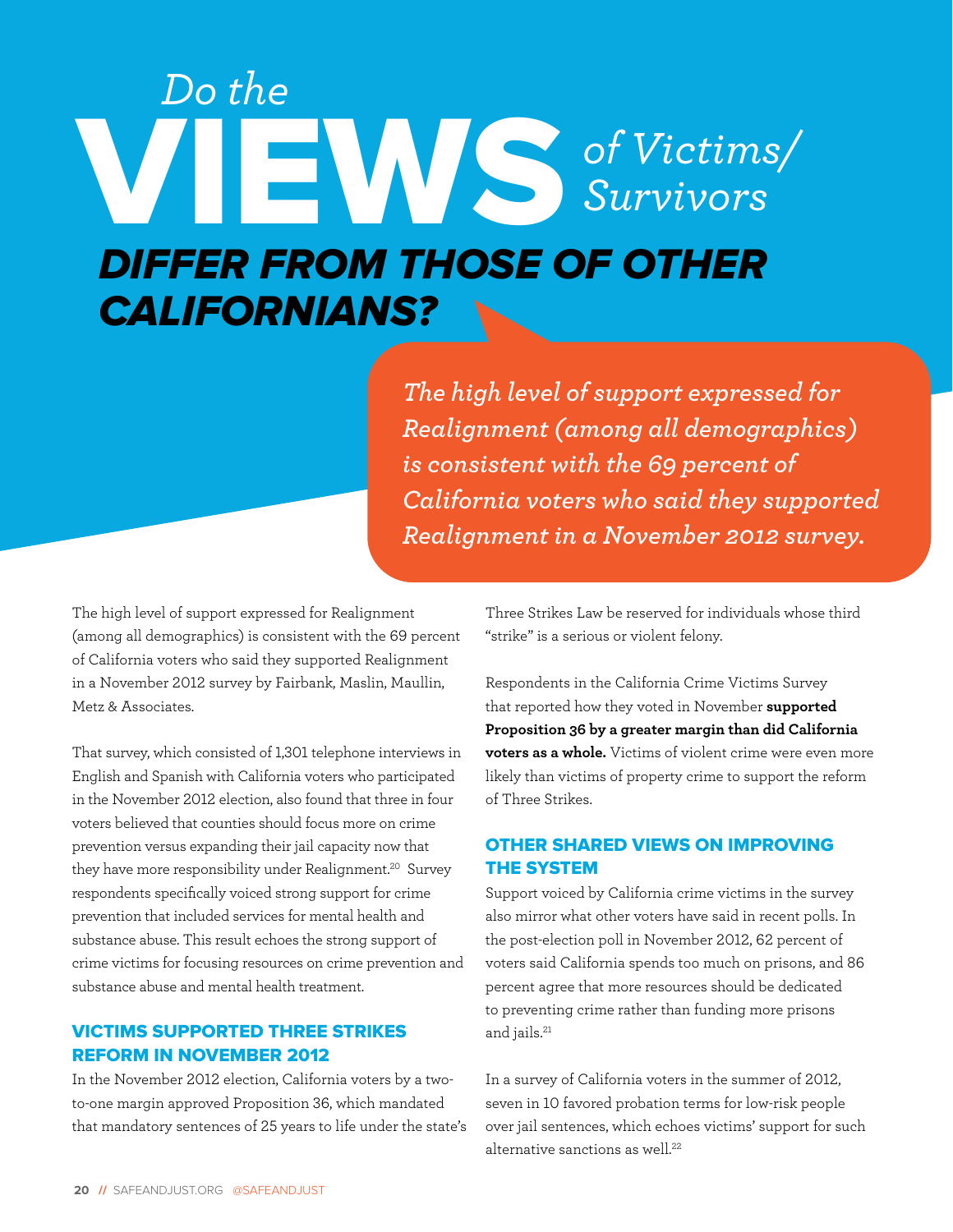## **RECOMMENDATIONS** Conclusion *and*

The California Crime Victims Survey, supplemented with national data and research on victimization, provides a new, more complex picture of who California crime victims are, what they need, and what they believe about criminal justice issues. This picture differs from common portrayals of California crime victims in the media and policy debates.

About one in five Californians has been a victim of crime in the last five years. This group is more likely to be male and lower income. Slightly more than one-third of California crime victims have been victimized more than three times in the last five years. This group of repeat victims is more likely to be African American or Latino.

California crime victims are greatly impacted by crime, suffering from stress and trauma, and often taking a long time to recover. Yet many are not aware of the services that are available to help in their recovery – or find that those services are difficult to access.

Opinions about criminal justice policy among California crime victims are consistent with the views of the state's general population: Rehabilitation, education, health and community programs are favored over incarceration, and there is support for the Public Safety Realignment shift in responsibility from state to local justice systems for individuals convicted of non-serious felonies.

The survey data point to a few policy recommendations:

**More data and research on California crime 1.**

victims is needed to formulate effective justice policy that is responsive to victims' experiences. The topics of repeat victimization, reporting, and outreach and accessibility of victims services (among other topics) are areas where more data can inform smart justice strategies. It is clear that community and demographic differences impact all three of these topics. Effective policy solutions will require a deeper and more nuanced qualitative understanding of the diversity of victimization experiences. In addition, this survey only surveyed adults. Polling victims under age 18 will provide a more complete understanding of victimization in the state. Although surveying minors presents certain challenges, additional survey methods and interview techniques might reap more complete information about crimes that are particularly stigmatized and underreported, such as rape, sexual assault and family violence.

- This data indicates a strong need for **additional community outreach about victims' services.** Many victims in California experience a long road to recovery, suffering from anxiety and depression, among other difficulties, yet they are unaware of services that could help them. This can be addressed, in part, by devoting additional resources to both broad-based and targeted outreach to better inform victims and the public. **2.**
- **Streamlined victims' services** could address findings in the survey that show the difficulty many victims experienced when accessing services. California should review the obstacles to accessing services and design supports that are easier for victims and survivors to use. Reducing barriers to victims' access include considerations such as location – or co-location – of services, language barriers, proximity of different types of services, cultural competency of the services providers, and more. **3.**
- **4.**

**Advance public policy that more clearly aligns** 

**with victims' priorities.** The notion that California crime victims oppose reforms that reduce reliance on incarceration in favor of treatment, probation and crime prevention is false. In fact, victims strongly support a shift in priorities. Lawmakers should consider how their stances on public safety policy priorities can better reflect victims' preferences for **investments in supervised probation and rehabilitation programs, crime prevention, mental health and substance abuse treatment, and education**, overinvesting additional resources in incarceration. The state and counties can look to replicate best practices already in place for each of these approaches in other states and California counties.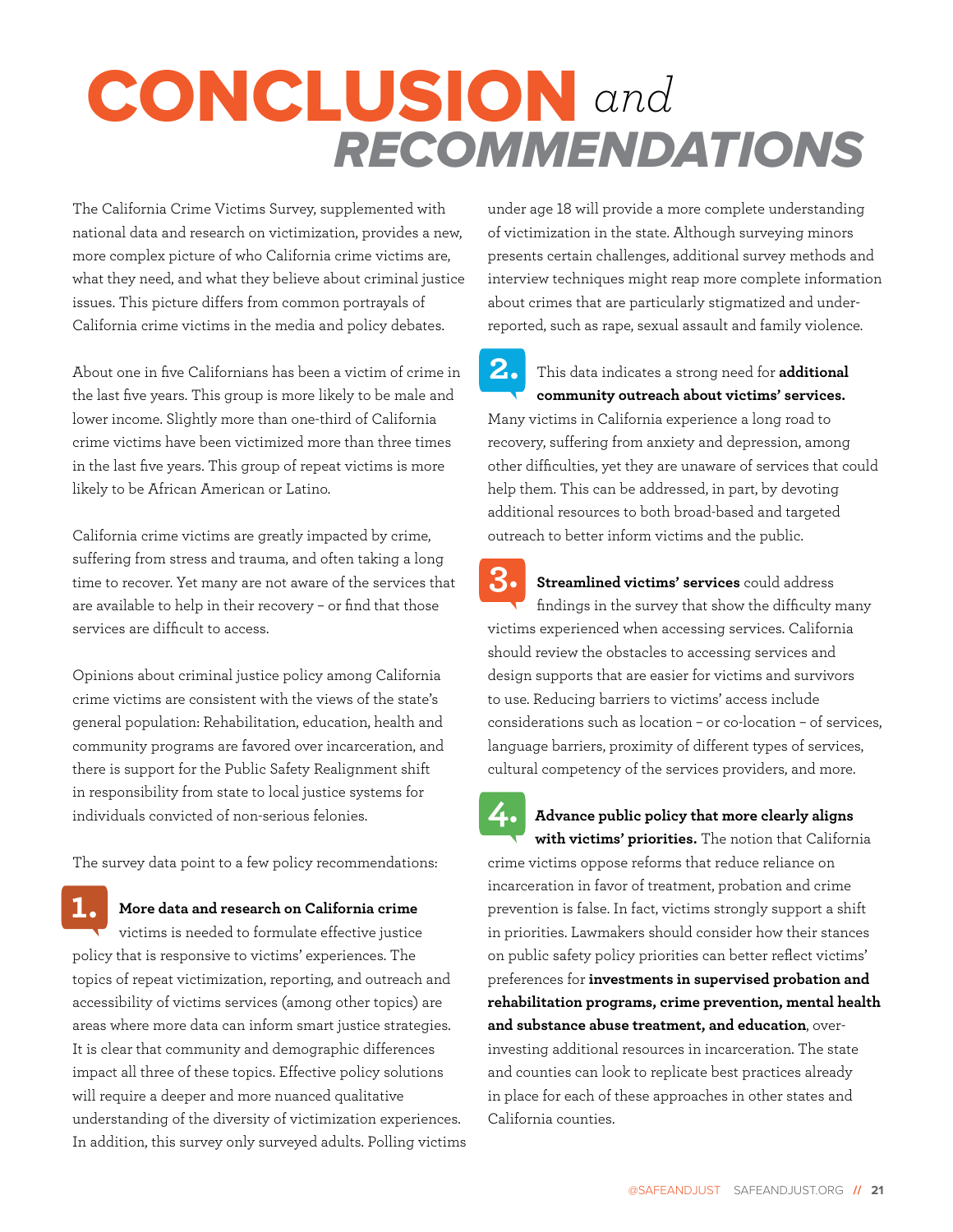# existing Data *and* End notes methodology,

#### Existing Data About Victims

There are various sources of information about who crime victims are and about their experiences. Californians for Safety and Justice drew on two primary sources to inform the development of the David Binder Research survey and this report. First, the largest and most comprehensive source of data on trends and features of crime victimization in the United States is the National Crime Victimization Survey (NCVS). Administered by the U.S. Department of Justice's Bureau of Justice Statistics, NCVS has surveyed members of tens of thousands of households every six months since 1973 about their experiences with crime over the preceding six months. While NCVS provides a wealth of statistics, those statistics are not currently broken down by state, leaving a gap in terms of information specific to California crime victims.

Second, the Uniform Crime Report (UCR), compiled annually by the Federal Bureau of Investigation, provides information from more than 18,000 city, university and college, county, state, tribal and federal law enforcement agencies about crimes that have been reported to the police. While it does not capture crime that is not reported and contains information about victimization that is mediated by a third party, the UCR nevertheless provides useful and detailed data about yearly trends in victimization in communities across the country, including within California.

#### California Crime Victims Survey **METHODOLOGY**

Californians for Safety and Justice commissioned the survey described in this report to fill in gaps in knowledge around the experience of crime victims in California in particular. The survey was conducted in English and Spanish by David Binder Research in April 2013. The survey reached respondents both by telephone – landlines and mobile phones – and online. This research methodology was designed to ensure the inclusion of harder-toreach demographic groups such as younger Californians and those representing more diversity. This survey represents the opinions of the broadest representation of the full diversity of Californians of all ages 18 and up, geographies and racial and ethnic groups. The survey is not necessarily representative of the national origins, or income and education levels of California's general population.

Of the more than 2,600 Californians surveyed, 500 self-identified as having been a victim of a crime within the past five years. The specific crimes asked about were robbery, burglary, theft (including identity theft), assault, rape, vandalism, stalking and murder of an immediate family member. The overall margin of error is 1.1 percent, while the margin of error for crime victims is 4.4 percent.

In order to generate a large enough sample of victims to draw reliable conclusions from the survey, we used a longer reference period than NCVS or the UCR, asking people whether they had been a victim of crime in the last five years. For reasons relating to the social stigma of being a crime victim and associated data collection challenges, it can be difficult to identify sufficient respondents in victimization research. Extending the reference period is one solution. With a longer reference period, it can be more difficult for people to recall with accuracy when certain crimes occurred. For example, a person may mistakenly report that their home was burglarized within the last five years, when in fact it was burglarized six years ago. Because this survey is intended to principally to provide information about the experiences, needs and beliefs of crime victims – and not to extrapolate crime rates in the state – this problem is less of an issue than it would be for a government survey like NCVS. CSJ concluded that a larger pool of respondents was critical for the specific research questions in this report.

Another common challenge in victimization research is reluctance of people to discuss their victimization with a researcher. Just as many crimes are not reported to the police, some crime is not reported to researchers. Like NCVS and other victim surveys, the California Crime Victims Survey likely does not capture the total number of crimes experienced by those surveyed. While David Binder Research informed people that the information would be kept confidential and would be used for research purposes only, we believe that respondents have likely under-reported their victimization in this survey, particularly with respect to violent crime, including sexual assault. Fifteen percent of online crime victim respondents acknowledged having been a victim of rape or attempted rape in the last five years, while only 2.4 percent of telephone crime victim respondents acknowledged the same. This suggests that respondents may have been less inclined to acknowledge having been raped in a live telephone conversation.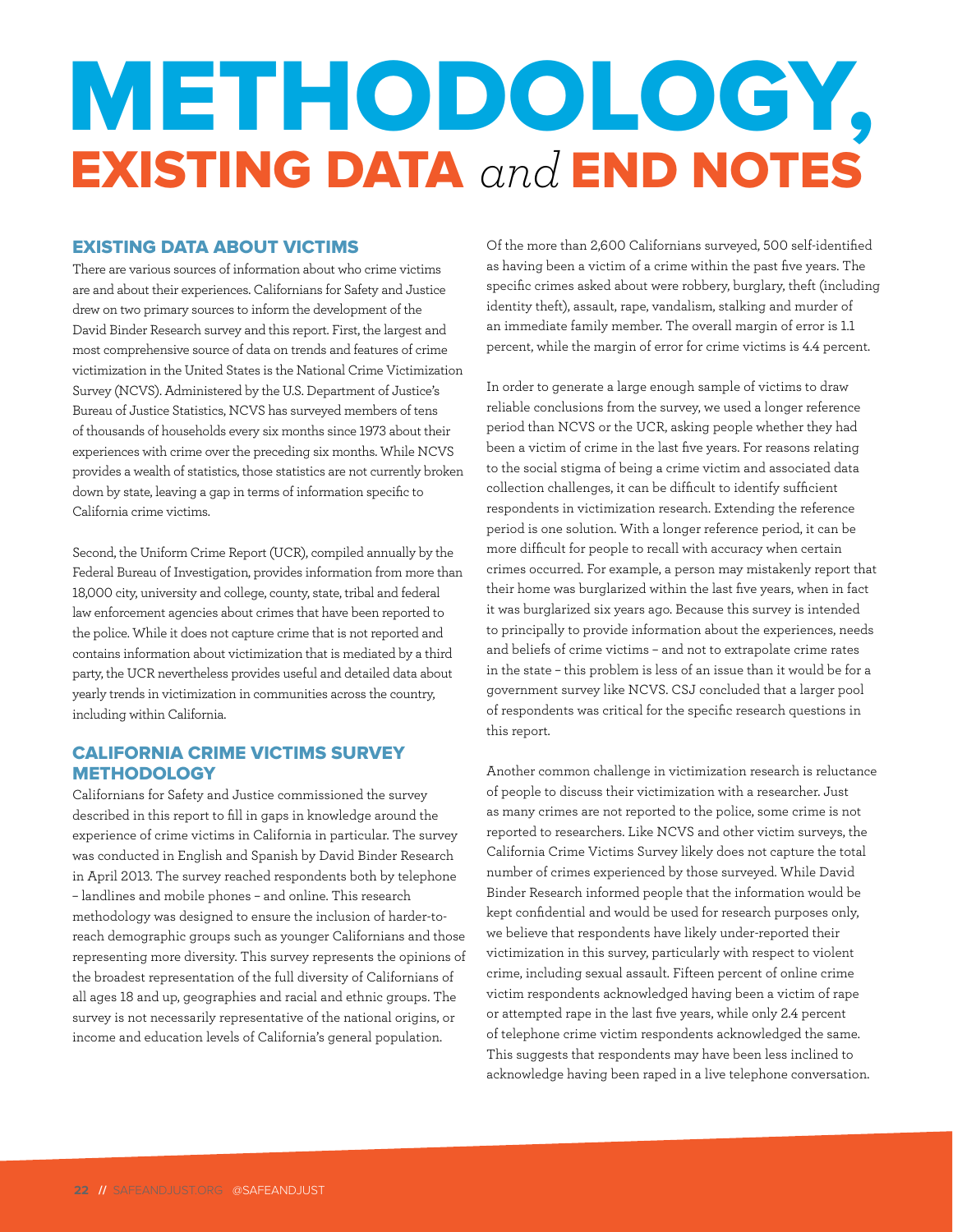#### **ENDNOTES**

<sup>1</sup> Lofstrom, Magnus. "Just the Facts: Crime Trends in California," Public Policy Institute of California, September 2012.

2 Building on the key information gathered in the California Crime Victims Survey, more data and analysis is needed to understand the complex dynamics of victimization in our state. A more in-depth report on crime victims in California, supplemented by additional data, is in development with the Chief Justice Earl Warren Institute on Law & Social Policy at the University of California, Berkeley School of Law.

<sup>3</sup> Survey respondents were asked if they had experienced the following in the last five years: a) Someone stealing or trying to steal anything that belongs to you; b) Someone breaking into or trying to break into your home; c) Someone vandalizing your property; or d) Someone using or trying to use your personal information, credit card or other accounts without your permission. Respondents who answered yes to at least one of these were coded as victims of property crime. Respondents may have also been a victim of additional property crimes (e.g., commercial burglary and arson) that were not asked about, meaning the total number of respondents who had experienced some property crime may actually be higher.

4 Survey respondents were asked about whether they had experienced the following in the last five years: a) Someone taking or trying to take something from you, using force or the threat of force; b) Someone injuring you with a weapon or physical force; c) Someone forcing you or trying to force you to have sex with them; d) Someone following you, spying on you or sending you unwanted email, texts, phone calls or other correspondences; or d) Someone killing an immediate family member. Respondents who answered yes to at least one of these were coded as victims of violent crime. Respondents may have also been a victim of additional violent crimes (e.g., sexual assault and kidnapping) that were not asked about, meaning the total number of respondents who had experienced some violent crime may actually be higher.

5 Truman, Jennifer L., Ph.D.; Planty, Michael, Ph.D. "Criminal Victimization, 2011," Bureau of Justice Statistics, U.S. Department of Justice, NCJ 239437, October 2012.

<sup>6</sup> Some subsets of violent crime disproportionately affect women; for example, women are much more likely than men to be a survivor of sexual violence.

7 Truman and Planty, 2012 (see above). Demographic information on victims of property crime is not available from NCVS because that data is calculated by household rather than by individual respondent.

<sup>8</sup> Kilpatrick, Dean G.; Acierno, Ron. "Mental Health Needs of Crime Victims: Epidemiology and Outcomes," *Journal of Traumatic Stress*, Vol. 16, No. 2, 2003.

9 Harrell, Erika, Ph.D. "Black Victims of Violent Crime," *Bureau of Justice Statistics Special Report*, U.S. Department of Justice, August 2007.

<sup>10</sup> Weisel, Deborah Lamm. "Analyzing Repeat Victimization," Center for Problem Oriented Policing, 2005.

<sup>11</sup> Kilpatrick and Acierno, 2003.

<sup>12</sup> Sampson, R.J.; Lauritsen, J.L. "Violent victimization and offending: Individual-, situational-, and community-level risk factors." In Reiss, A.J.; Roth, J.A. (eds.), *Understanding and preventing violence*, Vol. 3, National Academies Press, 1994.

<sup>13</sup> Likely because of the relative size of the California Crime Victims Survey sample – the same intersectionality effects observed in the NCVS data were not identified as statistically significant in the data on California victims.

 $14$  American Indians were not surveyed in sufficient numbers in the California Crime Victims Survey to draw a conclusion about their rates of victimization.

<sup>15</sup> According to the NCVS, from 1994 to 2010 the percentage of serious violent crime (e.g., rape or sexual assault, robbery, aggravated assault) that was not reported to police declined overall from 50 to 42 percent. "Victimizations Not Reported to the Police, 2006-2010," *NCVS Special Report*, NCJ 238536, August 2012.

<sup>16</sup> Hart, T.C.; Rennison, C. "Reporting Crime to the Police, 1992-2000." *Bureau of Justice Statistics Special Report*, U.S. Department of Justice, 2003.

17 Harrell, 2007.

 $18$  The data indicate that a small group of people miss a significant amount of work as the result of victimization, creating a high average number of days missed. There is a larger group of people who miss just a few days of work, making the median amount of work missed three days.

<sup>19</sup> California Penal Code 13835.5 makes it mandatory for these services to be offered through victim/witness assistance centers (VWACs) in every county, which in some communities may work in conjunction with community-based providers. Unfortunately, VWACs have experienced major budget cuts, and, according to a 2012 report, in the majority of counties they lack adequate financial support to carry out the minimum rights and services mandated by law. Warnken, Heather, J.D., LL.M. "Violence Against Women Needs Assessment Program," California Crime Victims Assistance Association, in collaboration with the California District Attorneys Association and the Chief Justice Earl Warren Institute on Law and Social Policy at the University of California, Berkeley School of Law, February 2012.

<sup>20</sup> "Memo on Post-Election Perceptions of Proposition 36 and Potential Future Criminal Justice Reforms," Fairbank, Maslin, Maullin, Metz & Associates, November 12, 2012.

21 Ibid.

22 Tulchin Research, 2,750 California voters, May 2012.